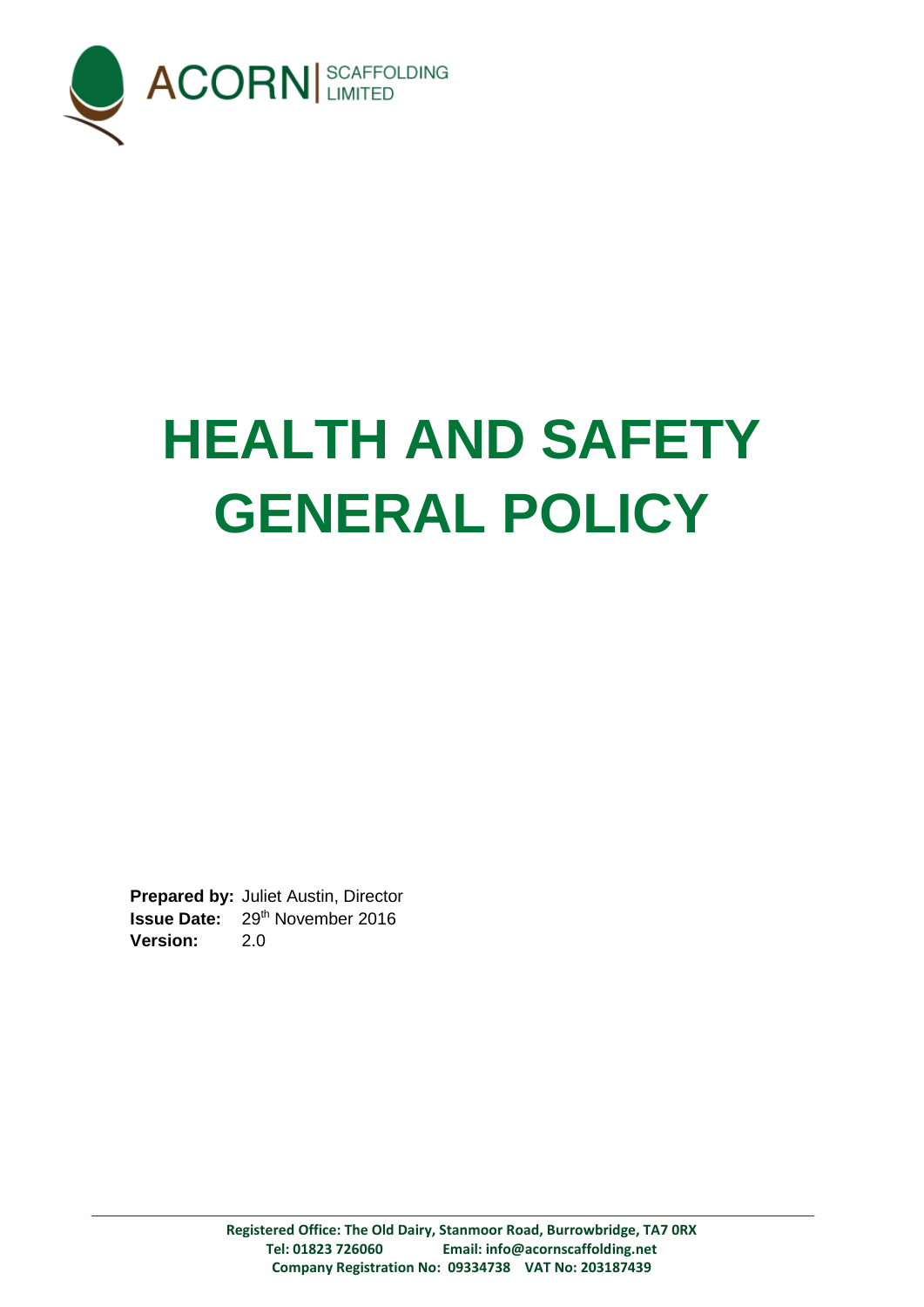

# <span id="page-1-0"></span>**Contents**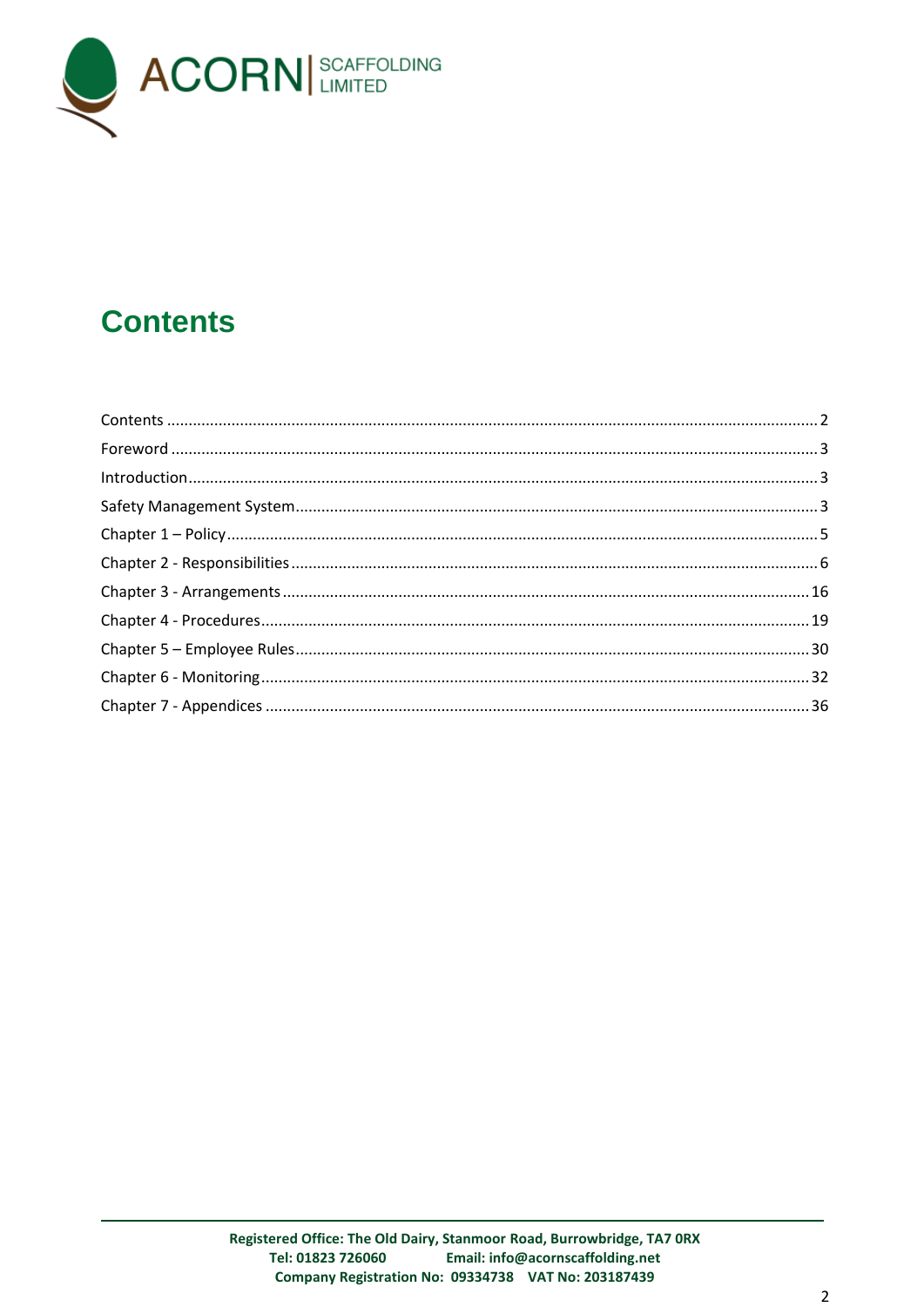

## <span id="page-2-0"></span>**Foreword**

The main purpose of health and safety legislation is to prevent unsafe acts or situations arising in any workplace, thus reducing the likelihood of accidents occurring and preventing injury or loss of life. Safety legislation provides clear information and guidance for all occupations and workplaces, it has been formulated to assist and protect employees, the employer and others.

Risk occurs, it is an inevitable factor, but it must be managed sensibly incorporating workable procedures in order to create and maintain a safe working environment for employees and others.

## <span id="page-2-1"></span>**Introduction**

Health and Safety is taken seriously at Acorn Scaffolding Limited. We understand our duties as an employer and it is our intention is to fully embrace all aspects of health and safety legislation applicable to our business.

We intend to manage and conduct our activities safely so as to avoid harm to employees or others that are affected either directly or indirectly by our activities.

This safety management system and documentation has been prepared following recognised guidelines.

# <span id="page-2-2"></span>**Safety Management System**

Acorn Scaffolding Limited management system consists of the following:

#### **Health and Safety Policy**

Our health and safety policy is provided to communicate our intentions and establish clear directions for employees to follow. We expect all our employees t o understand and comply with our policy and arrangements.

#### **Responsibilities**

We have ongoing commitments which must be satisfied in order for us to achieve our goals and maintain standards. To help us meet these commitments employees will be empowered to assist with tasks. Information is provided to managers, supervisors and employees describing responsibilities and duties of people with key roles within our business. We will provide training where needed.

#### **Arrangements and Procedures**

To ensure the workplace is safe and that risk is managed effectively we have in place safety arrangements and procedures. These are referred to within the health and safety policy.

#### **Internal Audits**

It is important that we fulfill our duties with respect to legislation our business attracts. Continuous improvement is vital to help us maintain standards and achieve compliance; we have devised a set of internal audit forms to help with this task.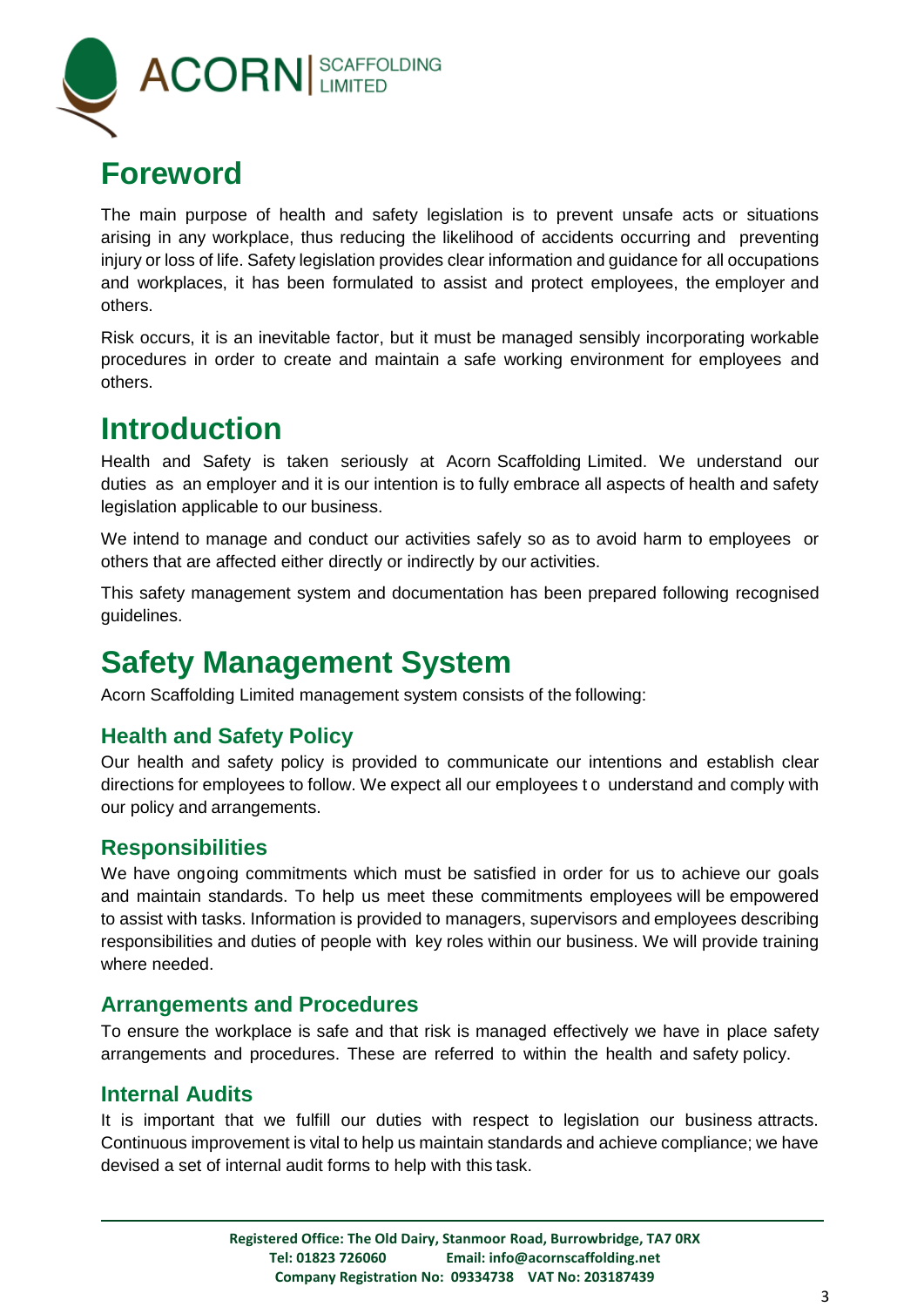

The policy will be reviewed at least annually. The review date will be recorded on the General Statement of Intent. Amendments to the content of the policy will be recorded to help us manage documentation.

#### **Safety Handbooks**

An employee health and safety handbook will be issued to every employee. The handbook provides essential safety information. It must be read in conjunction with the health and safety policy.

#### **Management of Documentation**

The Directors are responsible for the upkeep and control of the health and safety policy. They will ensure that all amendments are incorporated and that any alterations are recorded in this section.

#### **Issue Details**

| <b>Issue</b><br><b>Number</b> | Reason For Issue / Re-Issue | <b>Name</b>   | Date                      |
|-------------------------------|-----------------------------|---------------|---------------------------|
|                               | Initial                     | Juliet Austin | $5th$ January 2015        |
|                               | Rebranded                   | Lynn Lamont   | 29 <sup>th</sup> Nov 2016 |
|                               |                             |               |                           |

#### **Amendment Details**

| Amendment<br>Date | <b>Reason For Amendment</b> | <b>Name</b> | Date |
|-------------------|-----------------------------|-------------|------|
|                   |                             |             |      |
| າ                 |                             |             |      |
| ٦                 |                             |             |      |
| 4                 |                             |             |      |
| 5                 |                             |             |      |
| 6                 |                             |             |      |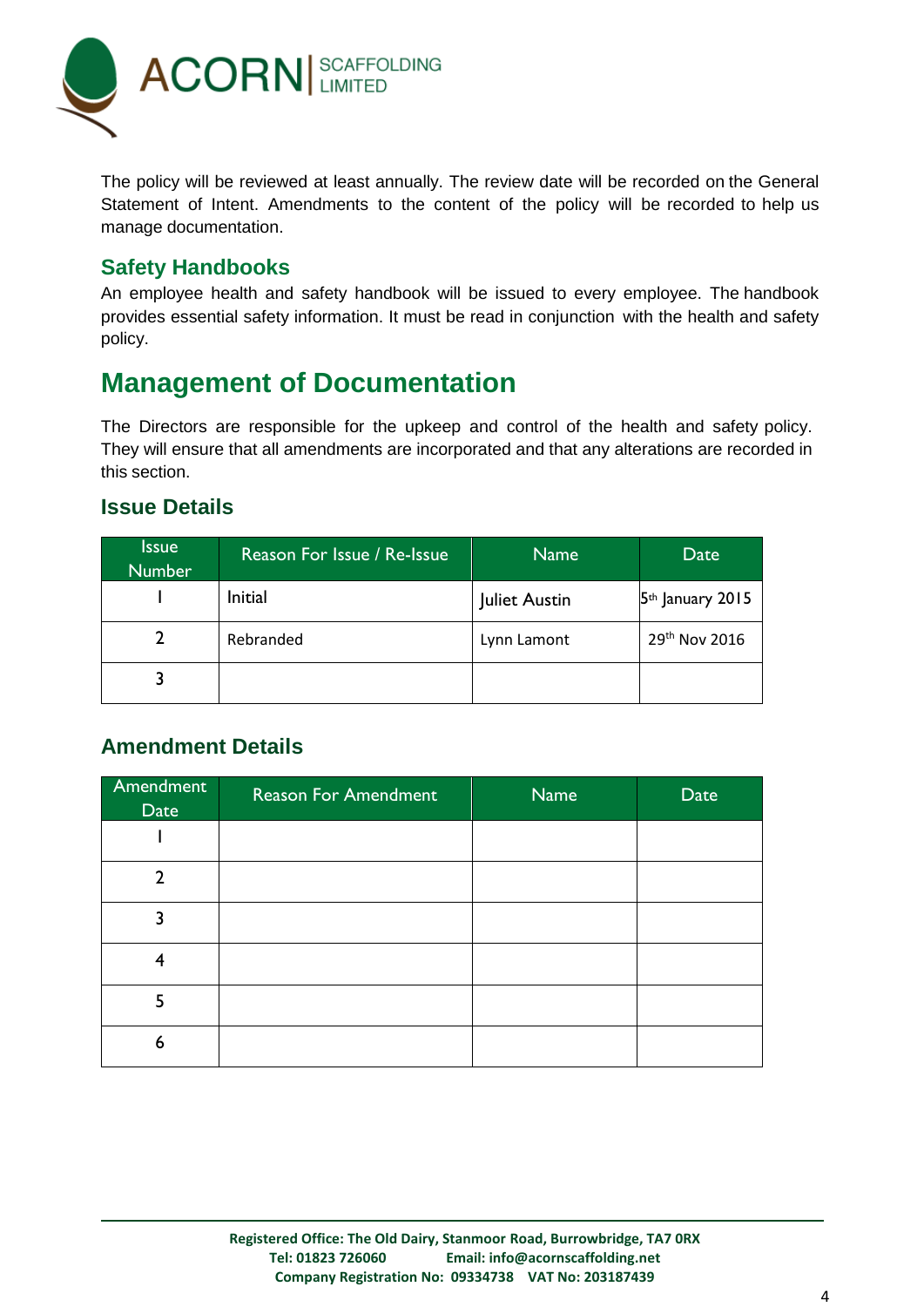

# <span id="page-4-0"></span>**Chapter 1 – Policy**

#### **General Statement of Intent**

It is the intention of the Directors at Acorn Scaffolding Limited to ensure so far as is reasonably practicable the health, safety and welfare of our employees and others that may be affected by our work activities.

We acknowledge our duties with respect to health and safety and intend to comply with all statutory legislation that is applicable to our business. As an employee we expect your cooperation to help us achieve our intentions.

We will ensure suitable work equipment is provided that enables us to carry out tasks safely, we will ensure any work equipment is fit for purpose and is maintained to a safe and satisfactory standard.

All hazards will be identified and risk managed, we will provide information, instruction, and training to ensure activities are conducted safely. We will provide the necessary funding, insurance and resources to ensure the protection of employees, customers and others.

The Directors have ultimate responsibility for health and safety at Acorn Scaffolding Limited. Employees may be nominated to assist with the organising and daily management of policies and procedures ensuring their effectiveness.

This policy and any other internal safety documentation will be reviewed at least annually; the business partners will instigate and oversee any review.

**Policy Holders**

**Signed:**\_\_\_\_\_\_\_\_\_\_\_\_\_\_\_\_\_\_\_\_\_\_\_\_\_\_ **Position:** \_\_\_\_\_\_\_\_\_\_\_\_\_\_\_\_\_\_\_\_\_\_\_\_\_\_\_\_\_

| Date: |  |
|-------|--|
|       |  |
|       |  |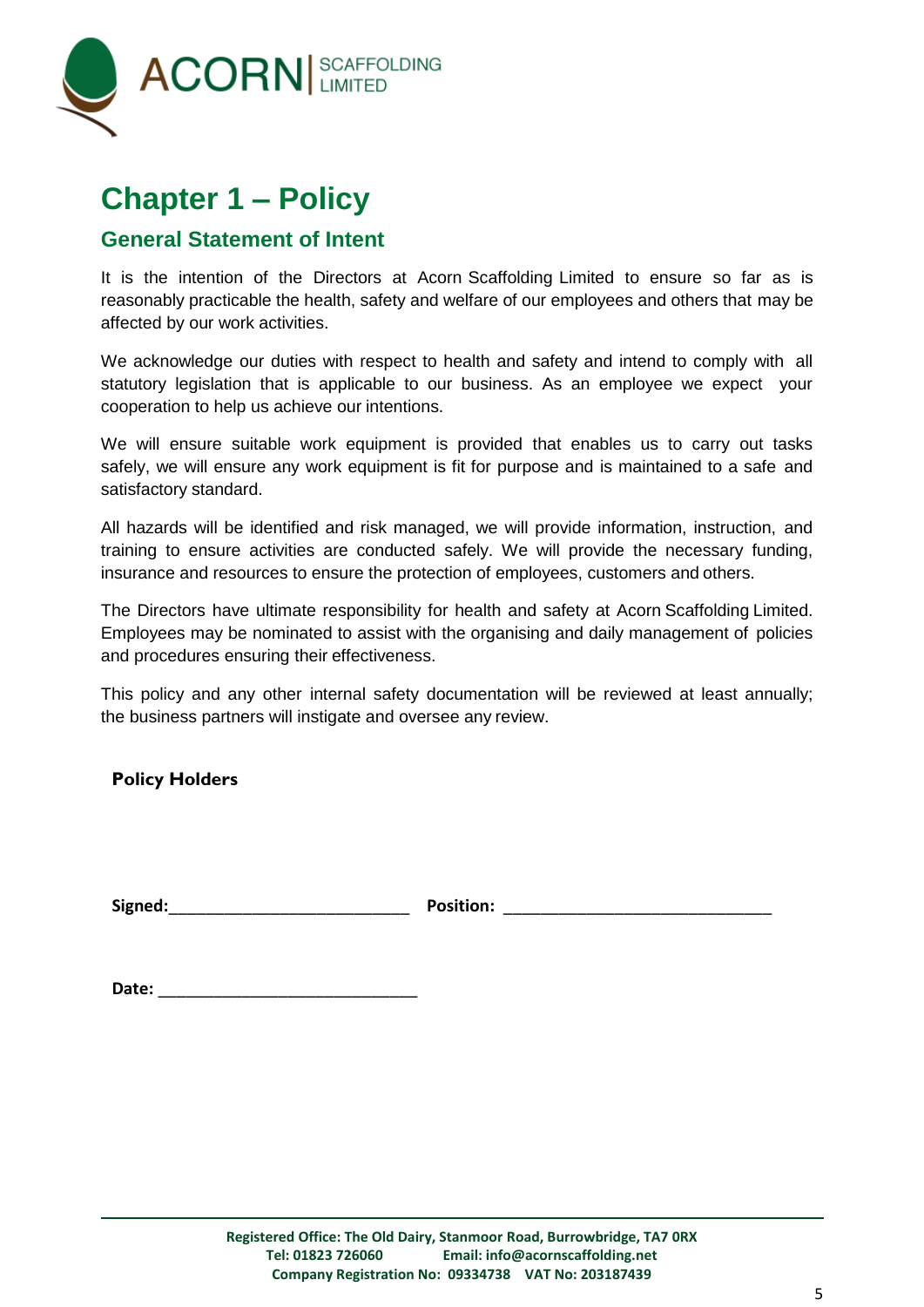

# <span id="page-5-0"></span>**Chapter 2 - Responsibilities**

#### **Duties and Responsibilities**

The main purpose of this section is to ensure that employees are aware of their legal responsibilities whilst at work, to confirm the health and safety management structure of our business and the appointments forming this structure and the duties and responsibilities allocated to respective employees.

## **General Responsibilities of All Employees**

Acorn Scaffolding Limited takes seriously the health, safety and welfare of its employees and anyone else that may be affected by our work activities. We expect full cooperation from our employees to help us maintain a safe working environment. It is our aim to create a positive safety culture within our business and sustain high standards.

Employees empowered to organise, manage and supervise work activities must ensure that our safety policies and procedures are followed at all times. Activities must be completed without risk of harm or loss; risks will be assessed and measures introduced to ensure work is conducted safely.

Where employees have limited experience of activities involving risk, supervision will be afforded until such a time when satisfactory competence is achieved. Training needs will be assessed for all employees and you will receive the necessary training to enable you to work safely.

You must refrain from using equipment likely to cause harm for which you have had no training. If you notice any unsafe equipment, acts or situations you must take action and report this.

We have in place a system for periodic monitoring; the purpose of monitoring is to provide continuous assessment of our performance with respect to health and safety. Employees will be nominated with specific monitoring responsibilities. From time to time you may be requested to provide assistance.

The Health and Safety at Work Act 1974 places duties on workers, Sections 7 and 8 refer specifically to the duties of employees, these are to:

- take reasonable care of your own health and safety and that of anyone else effected by what you do;
- cooperate with us, your employer, enabling us to comply with our statutory duties;
- refrain from intentionally or recklessly interfering with or misusing anything provided in the interest of health, safety and welfare.

You must understand that failure to act and comply with legal duties may result with disciplinary action being taken against you, possibly by an enforcing authority.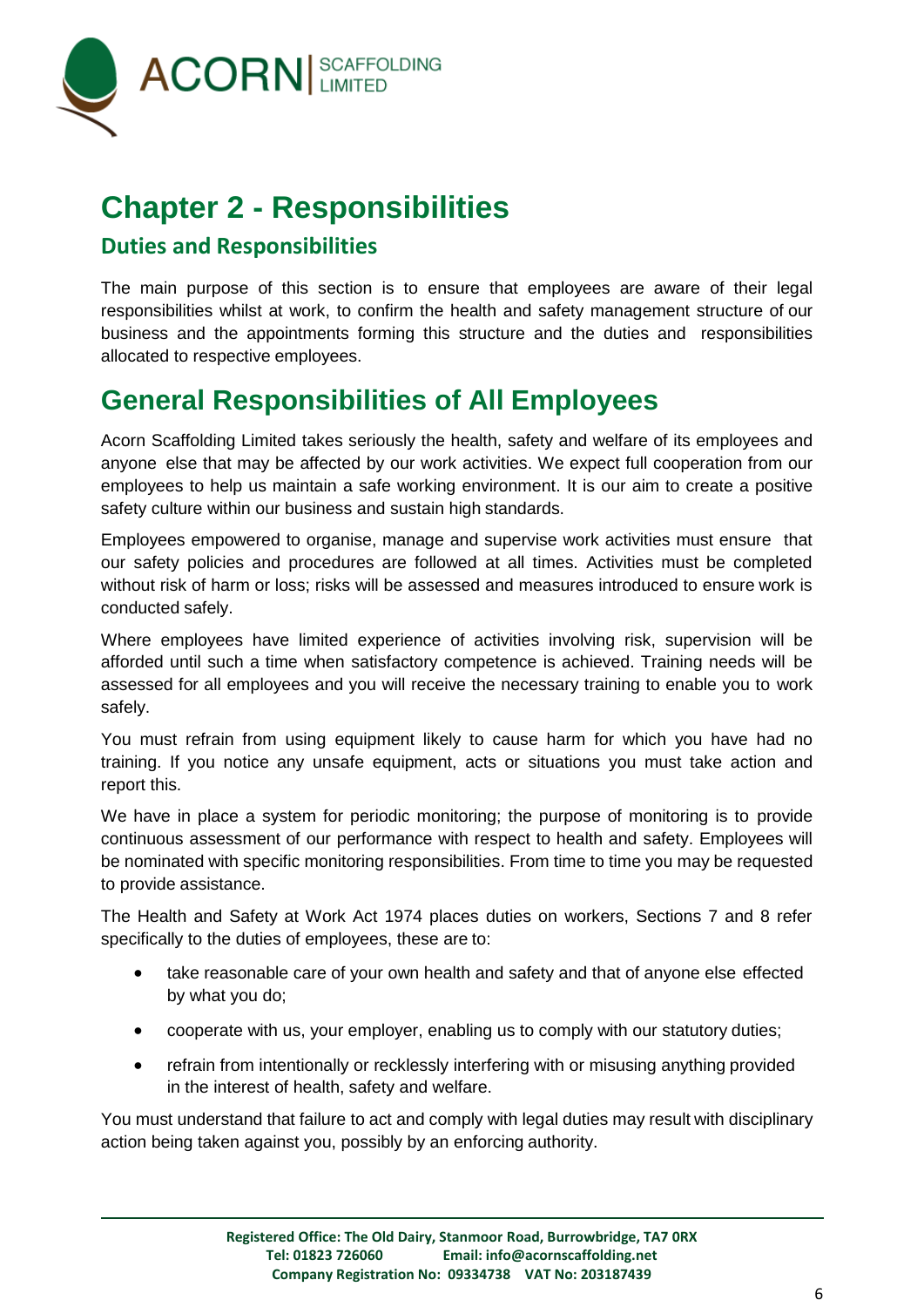

## **Health and Safety Management Structure**

This diagram represents our management structure and organising strategy for health and safety responsibilities within our business.



The Directors have ultimate responsibility for health & safety. Day to day duties for management of health and safety will remain with the Supervisors unless they are absent, duties with then be assigned to supervisors or more senior staff.

At any time when an employee who is assigned with responsibilities is absent from work these will be reassigned to other employees with sufficient competence.

Please take note of who your directors and supervisors are and speak to them raising any health and safety related concerns.

## **Directors**

Responsibilities include the following: -

- Understanding the Health and Safety at Work Act and any other acts, legislation or approved codes of practice that apply to our business ensuring these are observed
- Introducing policies and procedures to achieve our intentions for the prevention of harm or loss to employees and others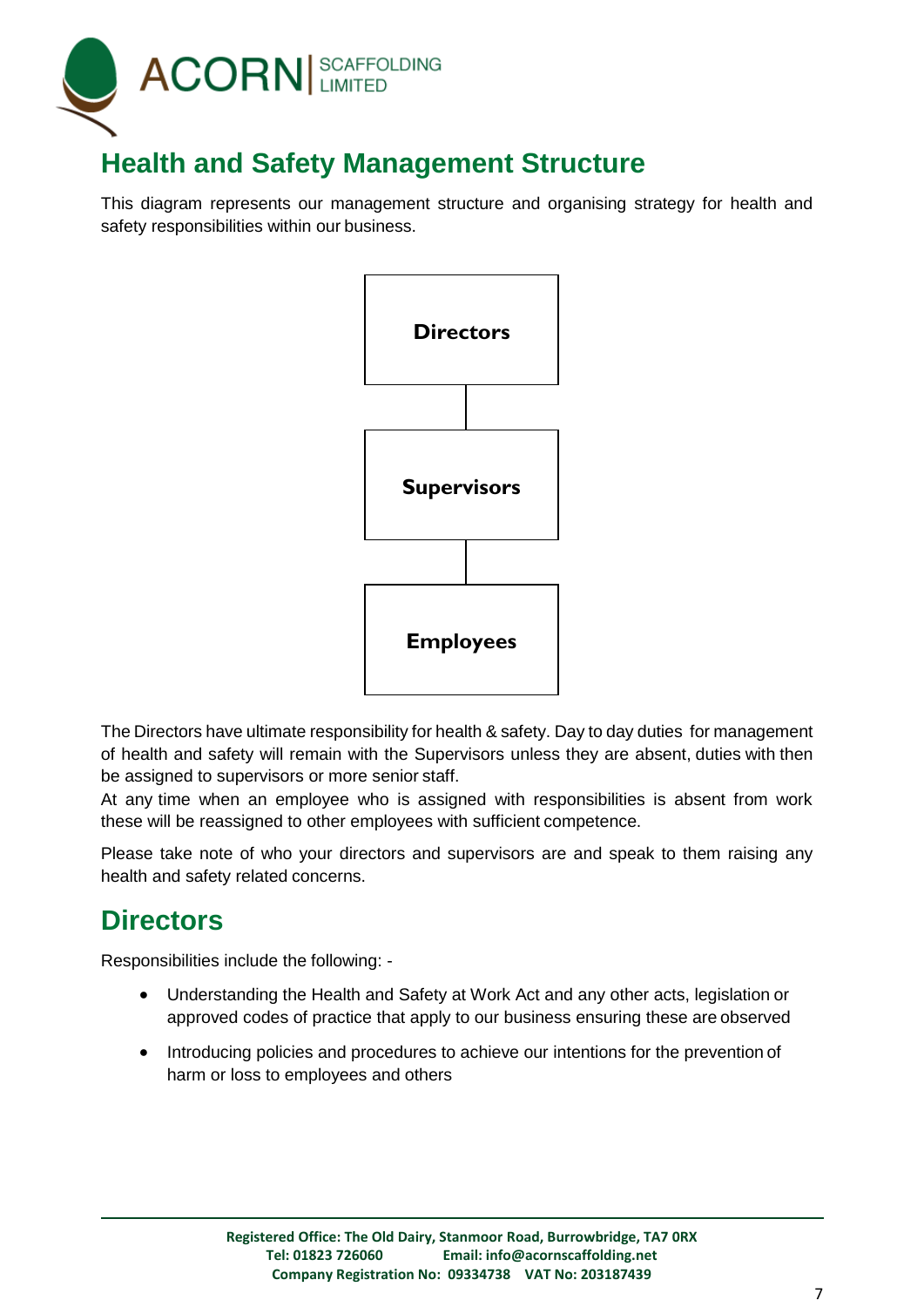

- That the health and safety policy and any other procedures are reviewed and amended as necessary, any changes must be communicated to those effected
- Ensuring responsibilities within our business are clearly understood, acknowledged and followed by all employees
- Providing sufficient funds and resources for health, safety, fire, food and welfare arrangements
- Ensuring that suitable insurance cover is provided for all statutory and general requirements within the business
- Ensuring that hazards are identified and the risk of harm is eliminated or effectively managed prior to work taking place
- Ensuring that assessments of risk are completed by competent persons, information is documented and effectively communicated
- Ensuring that assessments of risk are completed by competent persons, information is documented and effectively communicated
- Ensuring that assessments of risk are reviewed regularly
- That work is planned and safe procedures introduced and managed to ensure employees work safely
- Ensuring our safety policies and procedures are effectively communicated to employees, sub-contractors and others who may be affected by our activities
- That training needs are assessed and documented, where shortfalls exist exposing employees to unnecessary risk training must be organised
- That work is planned and safe procedures introduced and managed to ensure employees work safely
- Ensuring our safety policies and procedures are effectively communicated to employees, sub-contractors and others who may be affected by our activities
- That suitable personal protective equipment is provided, used and renewed as and when necessary
- That no plant, machinery or other work equipment is used until employees have undergone suitable training and the user is deemed competent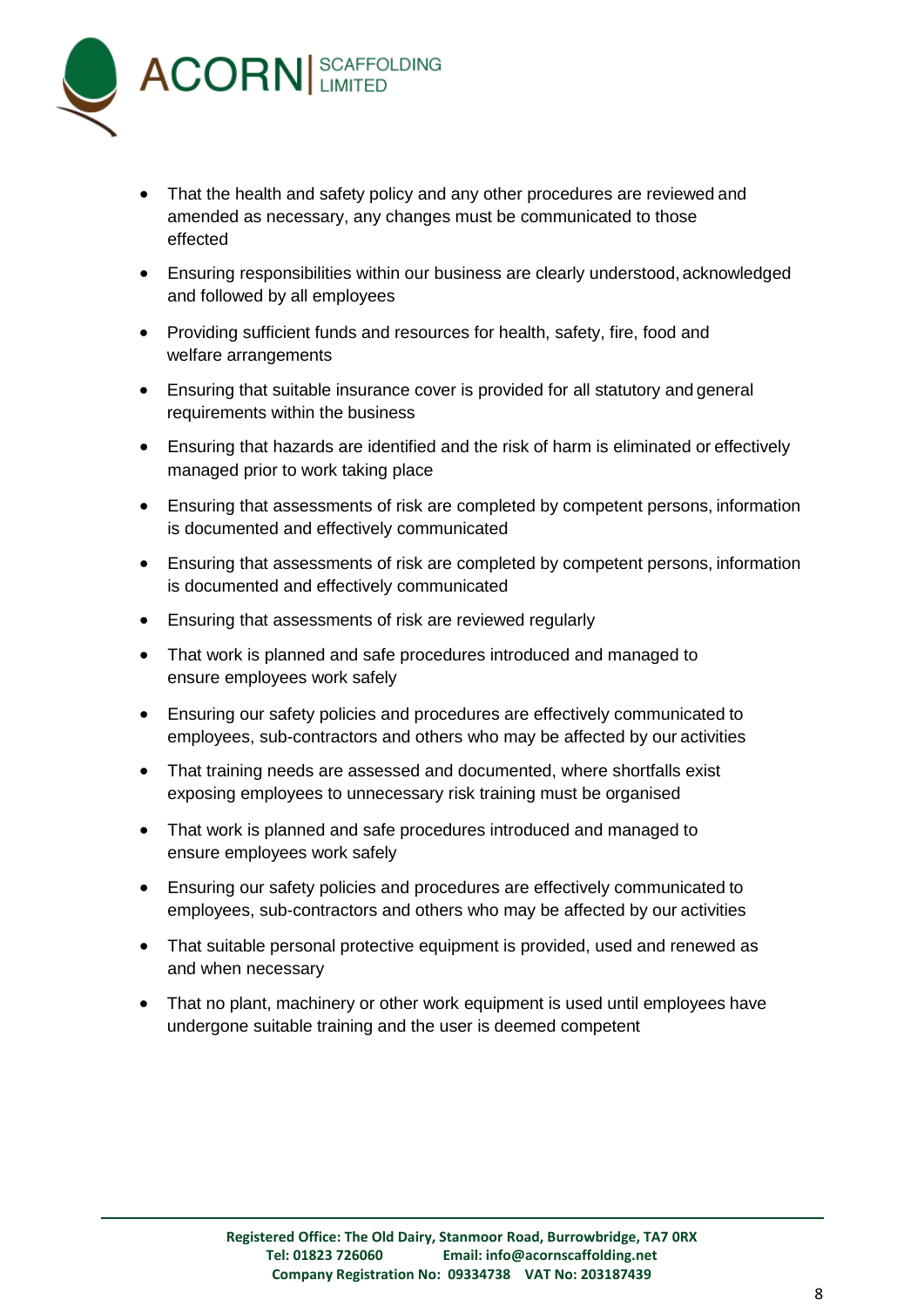

- That machinery and equipment to be used is:
	- suitable for its intended purpose
	- complies with current safety standards
	- is serviced and maintained by competent persons
	- has undergone and satisfied any inspection or examination, statutory or otherwise
	- is checked before use
- Ensuring that safety inspections, monitoring activities, assessments and checks are completed by employees as nominated, findings are recorded and appropriate follow-up action is arranged
- That provision has been made for first aid and that arrangements are adequate and suitable for any accident likely to occur
- That adequate provision has been made for fire safety, a risk assessment completed and recommendations acted upon, the assessment being reviewed at least annually
- Ensuring all employees have received appropriate information, instruction and training and are familiar with our fire and first aid arrangements
- Details of accidents are recorded and the information controlled, all RIDDOR reportable incidents are dealt with without delay
- That all accidents and incidents are allocated the appropriate degree of investigation, the results recorded and evaluated with a view to prevent reoccurrence
- That disciplinary action is taken against an employee who willingly neglects any policy or procedures introduced in the interest of safety
- Ensuring visitors to our premises are provided with appropriate and adequate safety information
- Maintaining good housekeeping standards
- Setting a personal example for employees to follow

#### **Supervisors**

Responsibilities include the following: -

 Have a sound working knowledge of general safety legislation and approved codes of practice that apply to our business, and ensuring these are observed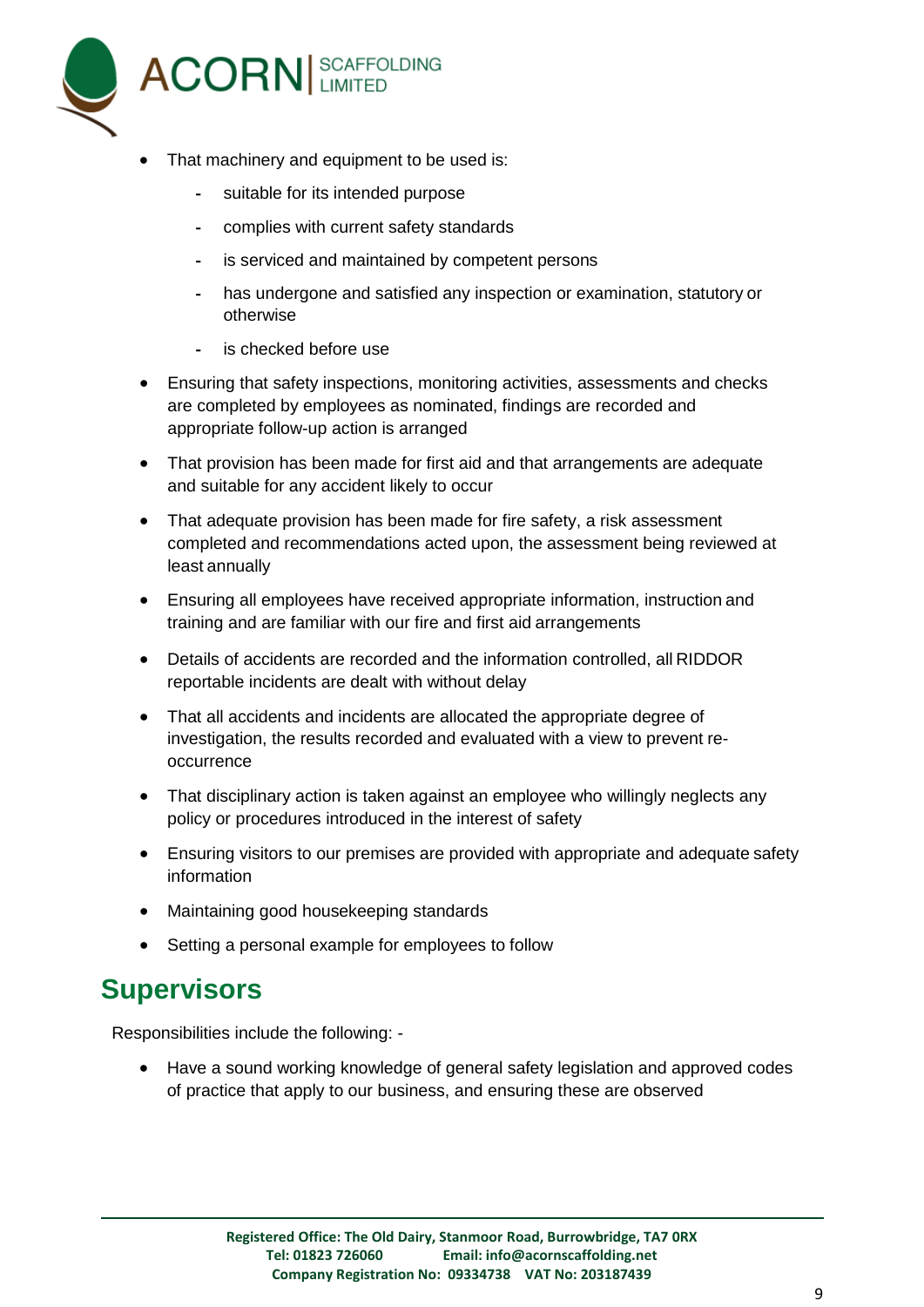

- to assist with the management, supervision and coordination of health and safety
- Ensuring that employees each receive a copy of the Employee Safety Handbook and that they read understand and comply with our rules, policies and procedures
- That all hazards are identified, where potential for injuries or fatalities occur at our premises or at any other place our employees are required to work
- That risks assessments are recorded, the risk evaluated, and suitable control measures introduced to reduce the likelihood of an accident or incident
- Ensuring that risk assessments are completed for any proposed or new activities to be undertaken
- To ensure that risk assessments and control measures are effectively communicated to employees or others at risk
- Assisting with any review of risk assessments, to be arranged at least annually or sooner if any recorded findings are affected by changes within our business
- Assist with the management, supervision and monitoring of safe practices and safe systems of work, ensuring information is conveyed to employees and complied with at all times
- Assist with the management and assessment of training requirements ensuring employees maintain a reasonable level of competence at work, arranging training courses where necessary
- Ensure PPE is available, is worn correctly and stored to prevent unnecessary damage or deterioration
- Ensuring protective clothing is issued and correctly worn
- Ensuring all machinery, tools and other workplace equipment:
	- complies with safety standards and is suitable for its intended purpose
	- is regularly inspected and maintained
	- remains in a safe condition and that all safety devices function correctly
	- is only used by trained and competent employees
	- is checked by employees before use
- That all work equipment faults and problems are dealt with urgently, removing any unsafe equipment from use
- Assisting with any monitoring activities as assigned by the business partners, ensuring that findings are recorded and follow-up action arranged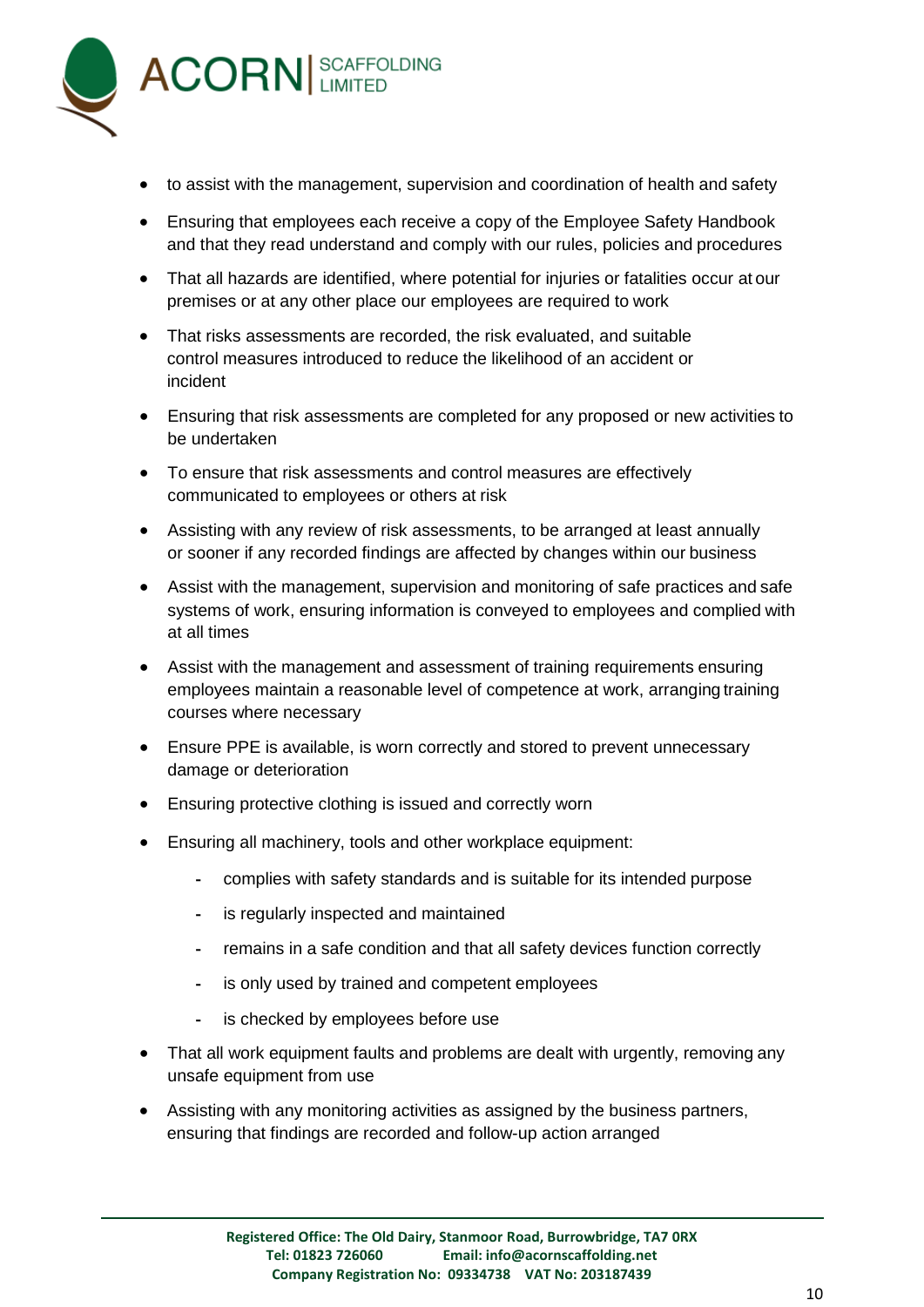

- Ensuring all employees are familiar with our fire safety and first aid arrangements
- That the location of the accident book is made known to employees and that details of appropriate events recorded
- Ensuring that safety information, signs, notices, policies and procedures are available or displayed and understood and complied with by employees
- Encouraging employees to suggest ideas and actively participate with improvement of safety arrangements
- Reprimanding any employee for irresponsible or dangerous behavior
- **Ensuring the safety of visitors to our premises**
- Striving to achieve and maintain high standards of housekeeping
- Setting a good example to others

#### **Employees**

Responsibilities include the following: -

- Have a good understanding of health and safety law and your duties as an employee
- Understand and comply with our rules, policies and procedures introduced for your health and safety, and to comply with legislative requirements
- Cooperate with the business partners, supervisors and other employees to create and maintain a safe working environment,
- Ensure you read the Employee Safety Handbook understand and comply with the contents
- Assist us with the preparation of risk assessments
- Taking an active interest in risk assessment and reporting any dangerous situations activities or equipment where significant risk exists
- Complying and cooperating with the findings of any risk assessments and control measures introduced to help manage and control risk
- Understanding and following our safe procedures and safe systems of work,
- To bring to the attention of the business partners or supervisors any training needs you believe are required to improve general safety or food safety
- Taking care of PPE or protective clothing issued to you, and using protective equipment as and when informed to do so or at other times when you consider it is necessary
- Ensuring protective clothing is kept in a clean condition for the protection of foods being produced, you must ensure clothing is changed or cleaned regularly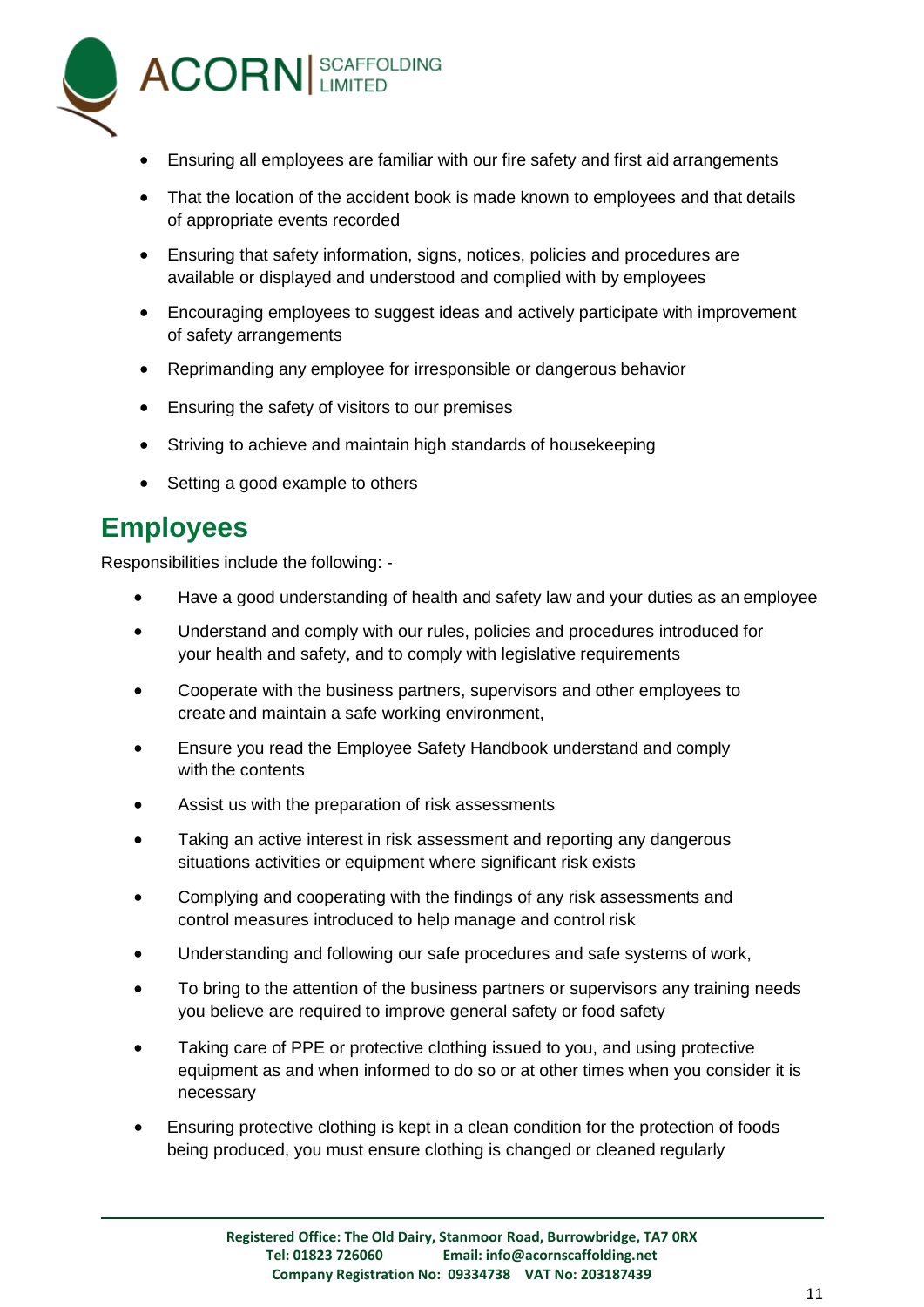

Only operating equipment

or participating in activities where risk is apparent after appropriate information and training have been provided

- You must not intentionally interfere with or misuse any safety devices or arrangements introduced in the interest of health and safety
- You must refrain from actions which are likely to cause harm to yourself or others
- You must keep work equipment, machinery and tools in good condition
- Act responsibly and employ safe driving techniques when driving our vehicles and operating our plant equipment
- To assist with workplace monitoring and assessment activities
- You must report any accident, unsafe act or condition
- Ensuring you understand our first aid arrangements and know where to seek assistance
- Inform us of any complaint, injury, illness or disease that you believe has been causedat work
- Inform us of any personal circumstances, illnesses that may affect your safety or the safety and health of others whilst at work
- Cooperating with us if an accident or incident is being investigated
- To report any unsafe condition, acts or procedures
- Contribute to workplace safety by suggesting ideas for improvement
- Taking care of new employees
- Assisting us to manage the safety of visitors to our site
- Helping us achieve and maintain good housekeeping standards
- Setting a good example for others to follow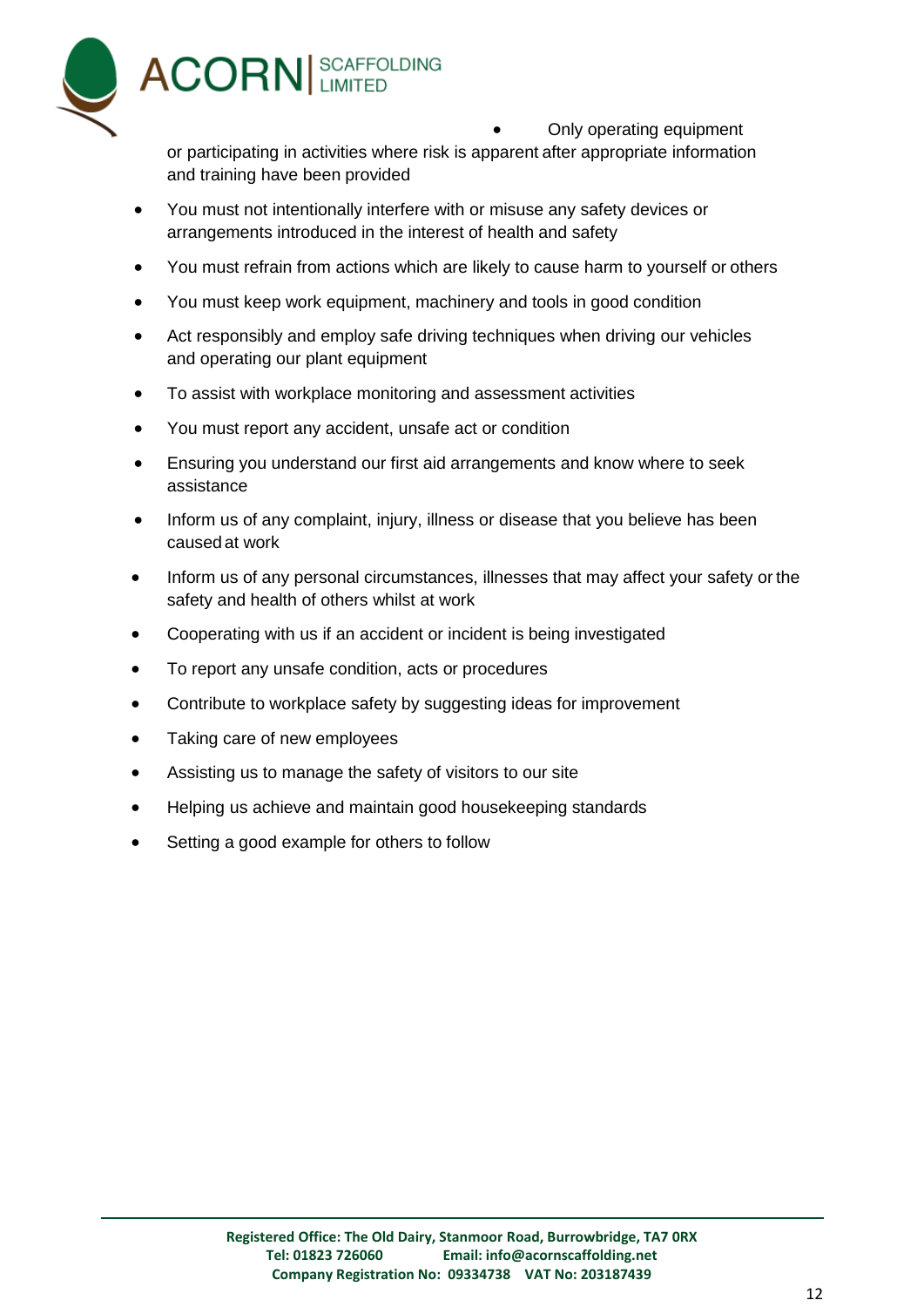

## **Summary of Responsibilities**

The Directors have the overall and final responsibility for safety, health and welfare at Acorn Scaffolding Limited. However, contribution is needed by all employees to achieve a safe working environment.

The following responsibilities have been assigned to employees to manage, supervise and assist with on a daily basis: -

| <b>Responsibility</b>                                                         | <b>Job Title / Role</b>                                   |
|-------------------------------------------------------------------------------|-----------------------------------------------------------|
| <b>Health and Safety Policy</b>                                               | The Directors                                             |
| <b>Risk Assessments</b>                                                       | The Directors and Supervisors                             |
| <b>General Safety Policies, Procedures</b><br>and Rules                       | The Directors                                             |
| Safe Systems of Work                                                          | The Directors and Supervisors                             |
| Equipment Provision, Examination,<br>Inspection, Servicing and<br>Maintenance | The Directors and Supervisors<br>$\overline{\phantom{a}}$ |
| <b>First Aid</b>                                                              | As Nominated                                              |
| <b>Accident Reporting</b>                                                     | All Employees<br>-                                        |
| <b>Accident Book and Records</b>                                              | The Directors                                             |
| Accident / Incident Investigation                                             | The Directors<br>$\blacksquare$                           |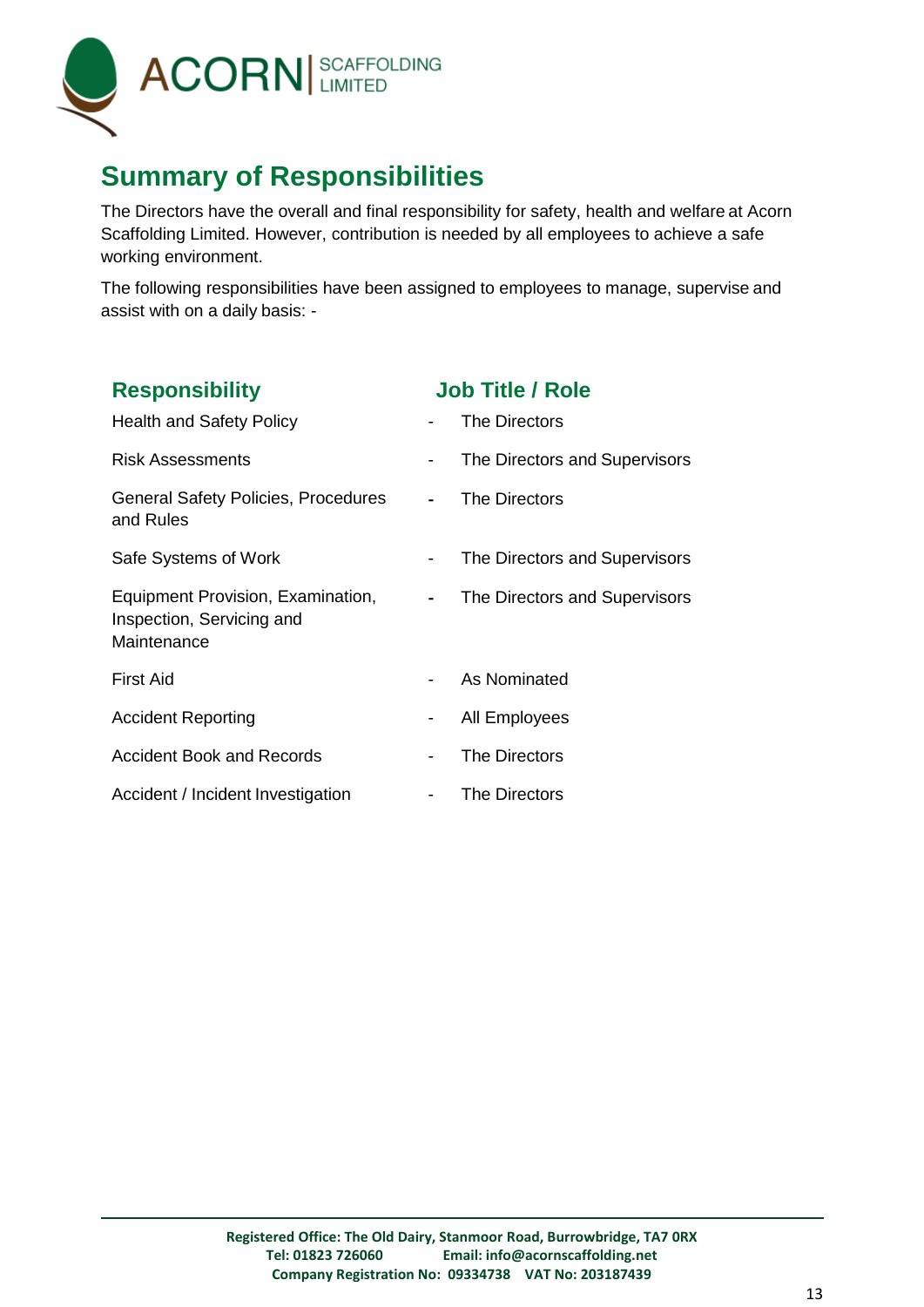

## **Communication and Consultation**

Health and safety arrangements, rules and procedures have been introduced to prevent accidents occurring thus protecting employees and others from harm. However, effective communication is vital to ensure these measures achieve their desired intentions.

We aim to consult with you and involve employees in the decision-making process and development of our safety arrangements.

## **Health and Safety Policy**

The Health and Safety Policy is accessible to all employees, it is an integral component of our safety management systems. All employees should be familiar with the contents.

# **Employee Safety Handbook**

The Employee Safety Handbook provides details of general safety information and includes references to where further information can be obtained. It also provides details of our rules, procedures and arrangements. You must be familiar with the handbook content.

## **Policies and Procedures**

We have devised and documented our policies and procedures to ensure safe working practices are observed. Information both general and job specific has been establish.

## **Training**

We will arrange the necessary training to ensure work is carried out without risk of harm. Managers, supervisors and employees are responsible for identifying any shortfalls with competence and consequent training needs. We will appoint a credible and competent training provider for delivery of training.

## **Meetings**

Periodic meetings will be held to discuss and manage safety. The meetings shall be attended by managers, supervisors and employees, especially those nominated with specific health, safety and fire duties.

Each meeting agenda should include the following:

- report on progress with points raised at previous meetings
- communication of details for any new processes or activities likely to cause hazards
- training needs report and courses update
- reporting of faults or problems affecting safety or health
- any current concerns regarding safety and fire safety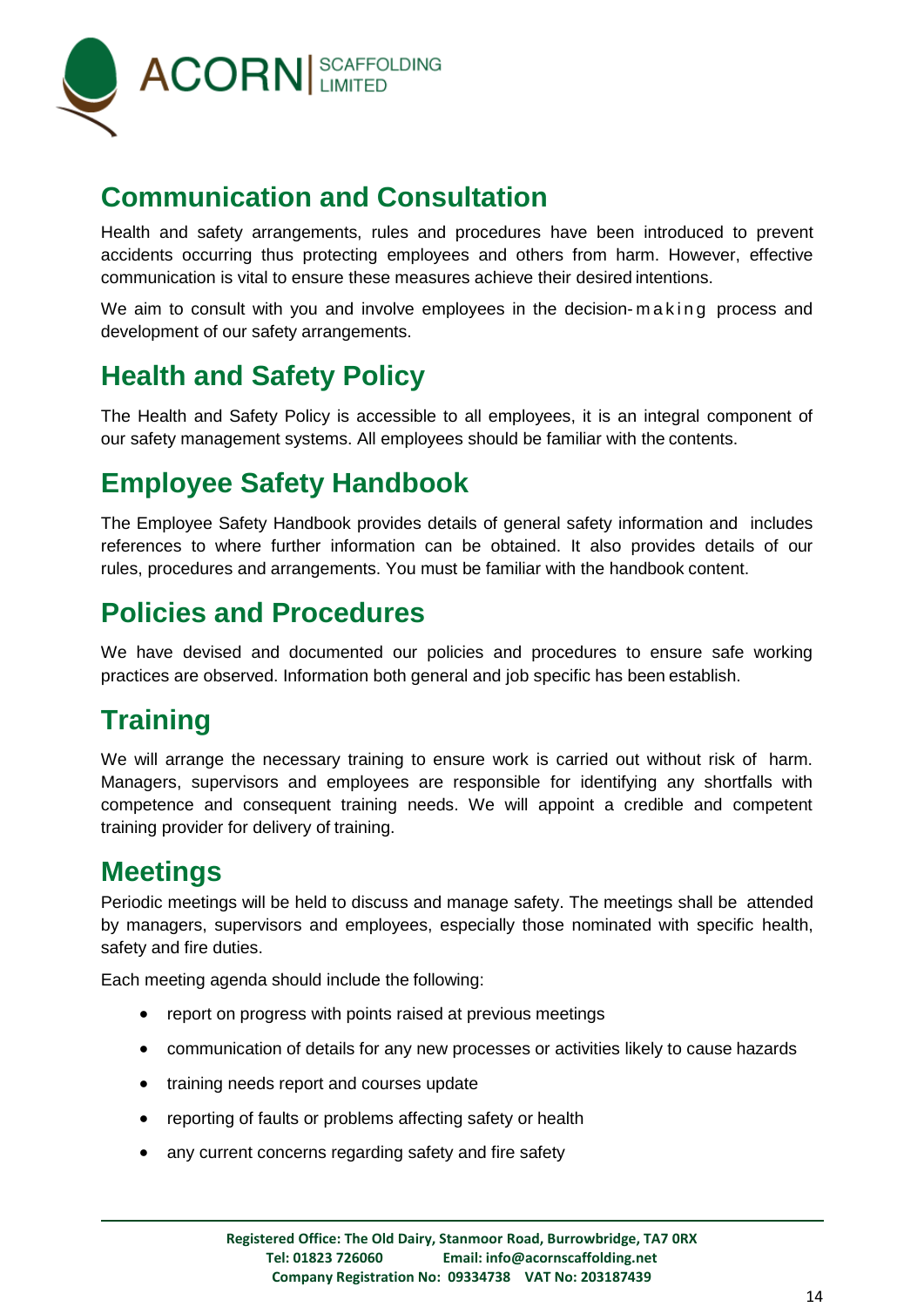

- accident and incident update
- coordination and allocation of responsibilities to manage and improve matters of safety
- any other business

The details of each and every meeting must be recorded in the form of minutes, this will help us create a record of actions, progress and demonstrate we are committed to continuous improvement.

The frequency of meetings will be appropriate to the level of risk and any ongoing safety concerns. Remember safety is an inherent factor of our working day and must be considered at all times.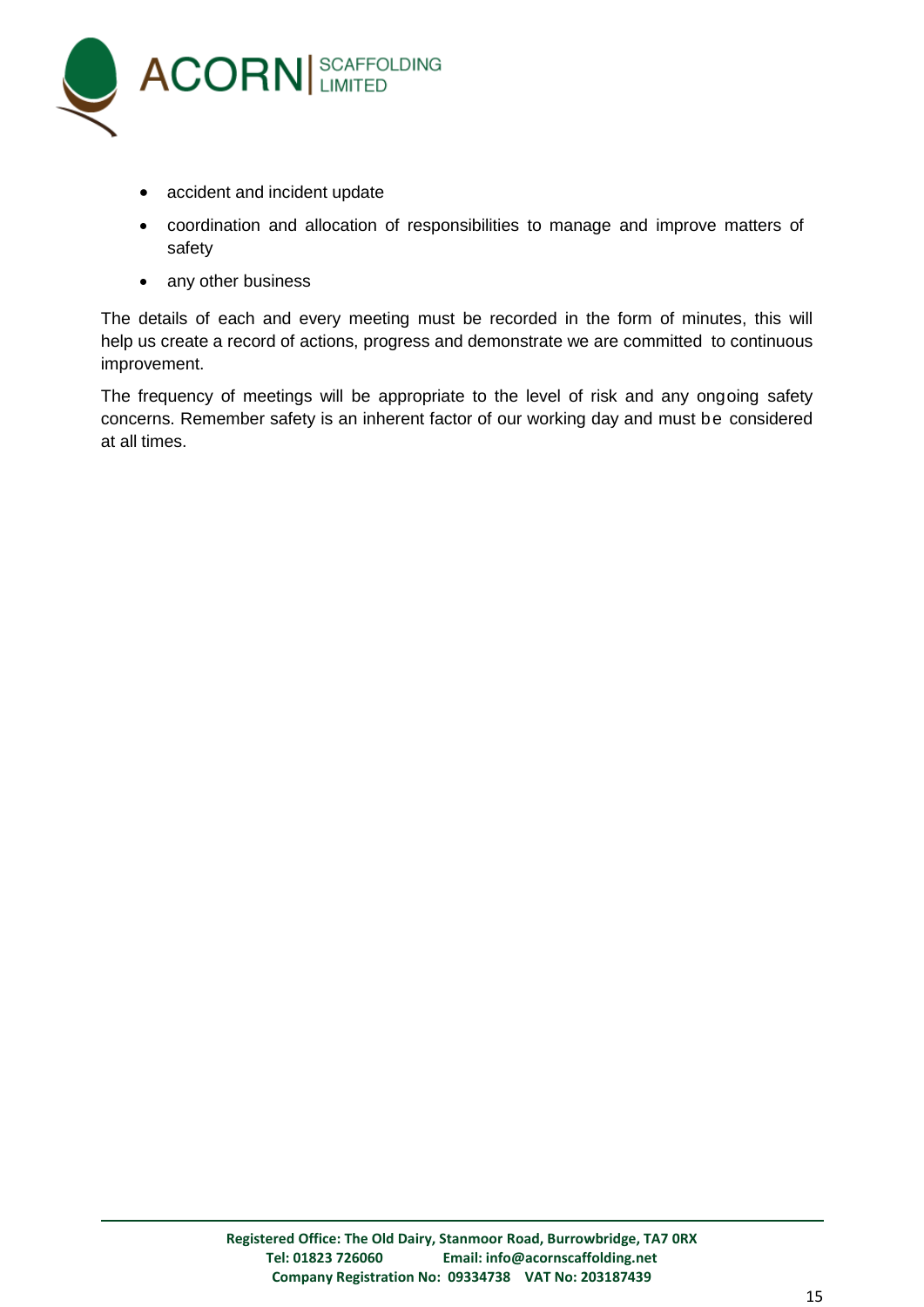

# <span id="page-15-0"></span>**Chapter 3 - Arrangements**

Arrangements are what we have introduced to deal with the fundamental health, safety, fire and welfare needs of our business with the scope of work. We have reviewed our work and considered what arrangements are necessary. Our arrangements have been introduced for the good and benefit of employees and others, and to comply with legislative requirements.

Details of our arrangements can be found in this chapter. We ask that you speak to a Director if there is anything you do not understand or believe could be improved.

## **Assessing Risk**

The current edition of the Management of Health and Safety at Work Regulations stipulates the requirements for assessing risk; we aim to comply with these regulations and create and maintain a safe working environment.

The Fire Act requires that we assess fire risk at our premises or any workplace where our employees are required to work; we aim to comply with this legislation in the interests of fire safety.

The Control of Substances Hazardous to Health (COSHH) requires that we recognise and assess the risk arising from exposure to hazardous substances and act to prevent harm being caused.

We acknowledge and understand our duty to assess any situation or activity caused by us where potential for harm exists. Where significant risk is realised we will introduce appropriate control measures to either eliminate risk or reduce it to an acceptable level.

It is our intention to have robust policies and procedures in place to effectively manage risk these are explained in Chapter 4.

## **Training**

Training is essential to help achieve competence, we aim to identify all training needs within our business and manage this accordingly. It is vital that employees involved with hazardous activities receive suitable and sufficient training enabling them to work safely and avoid unnecessary risk.

At the time of induction and at periodic intervals thereafter managers and supervisors must consider the training needs of other employees and request or organise appropriate training. We will provide the necessary time, funding and resources to accomplish any training needs that are deemed necessary.

All new starters will be subject to our induction process prior to starting work and will receive instructions regarding safety. The induction process is intended to help new employees understand the basic but essential safety arrangements within our business.

Following completion of induction training a training needs evaluation will be conducted appropriate to the job and activities each employee is likely to participate in whilst at work. Training, instruction and supervision will then be organised to help safely integrate the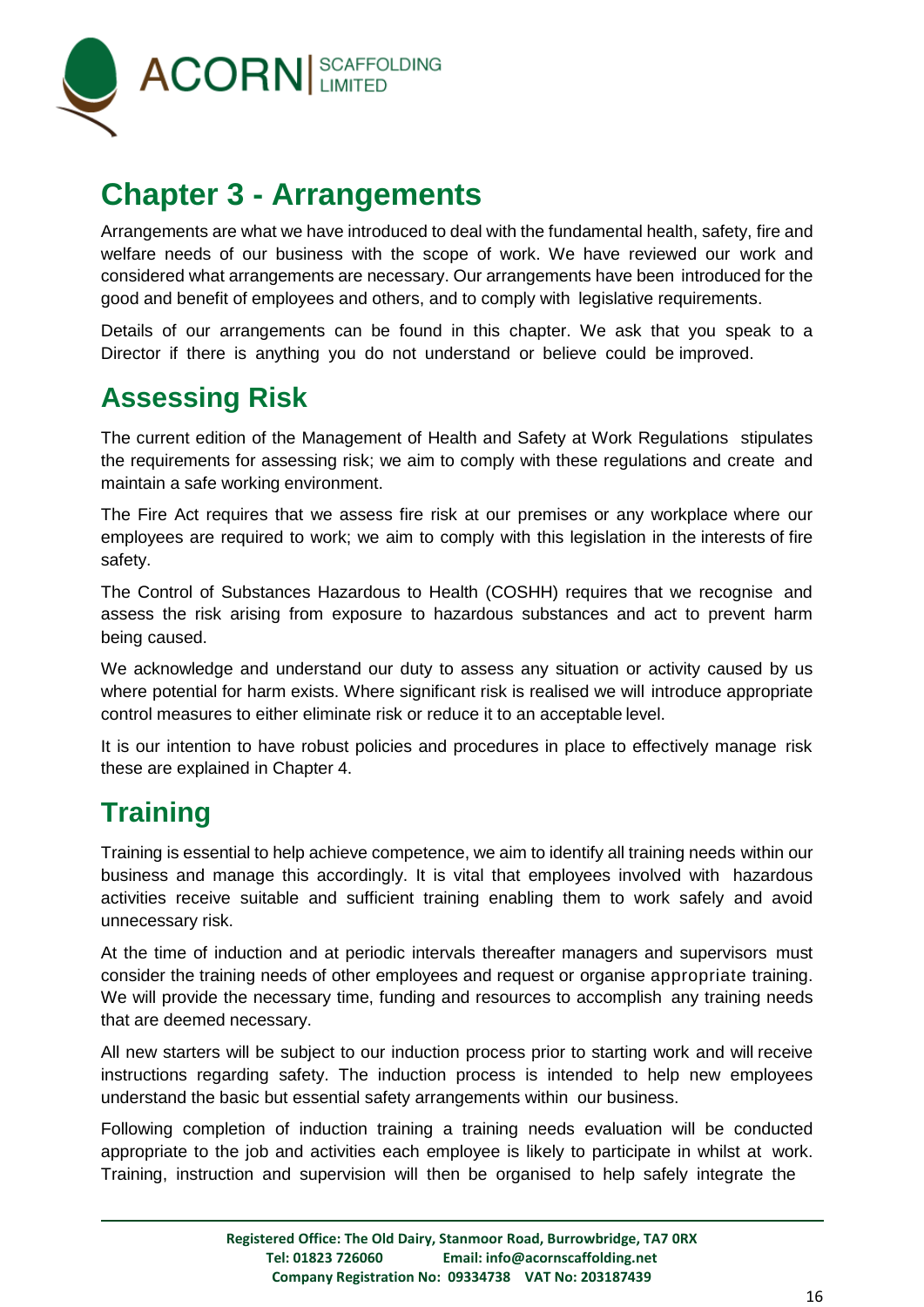

employee into our workplace and activities.

To help us manage training, managers and supervisors will maintain records of training competencies. The records will be periodically reviewed to ensure competencies are achieved and maintained; this may involve refresher training for some disciplines.

## **Welfare and Working Environment**

We aim to provide a safe working environment and meet the welfare needs of all employees whether at, or whilst working away from our own premises. To help us maintain the high standards we strive to achieve we expect employees to cooperate with us and follow our rules policies and procedures.

## **Smoking**

It is our company policy that smoking is prohibited in any part of our building and outside areas. Any employee authorised to use our vehicles must understand the equipment is classed as the workplace and the same rules apply.

Smokers must use our designated smoking area.

#### **First Aid**

The current edition of the First Aid Regulations stipulates that we must carry out an assessment of our first aid needs, this we have done to establish adequate and appropriate levels of cover for our workplace and activities.

Information will be provided at the time of induction regarding our first aid arrangements. Directors and supervisors must ensure all employees or others at our premises understand our procedures.

In order to provide a suitable level of first aid we will: -

- nominate an employee to manage our first aid arrangements
- nominate and train appointed persons
- provide adequate and appropriate first aid equipment

Where training has been organised for employees we understand the need for maintaining competencies and therefore refresher training will be arranged at intervals recommended by current regulations and guidance.

## **Accident Reporting**

We acknowledge our duty as stipulated by the current edition of the Reporting of Injuries Diseases and Dangerous Occurrences Regulations (RIDDOR). We have suitable arrangements in place for all accidents and incidents to be reported. Managers and supervisors are to ensure all employees understand the basic requirements for accident and incident reporting and know how to report any such occurrence.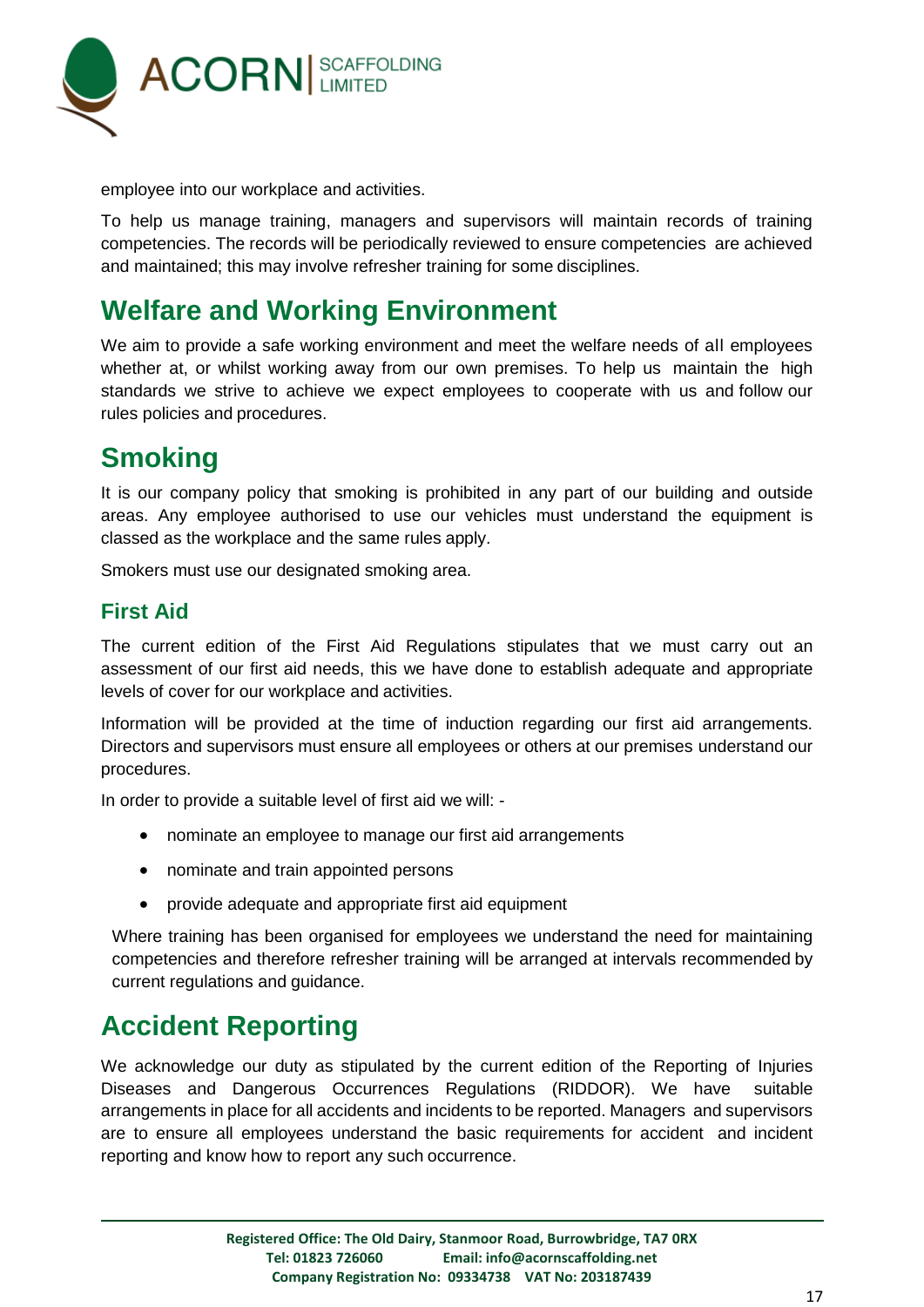

## **Accident Recording**

Any employee injured whilst at work should report and record the event. An accident book is kept by the Directors. Information referring to what must be reported can be found at the start of the accident book. If you are in any doubt you must seek advice.

The Directors are responsible for complying with RIDDOR and reporting any relevant incidents to the Incident Contact Centre within 10 days of the incident occurring. The list of reportable injuries, dangerous occurrences and diseases is lengthy and if any doubt exists regarding these procedures you must ask your supervisor.

All reports will be treated with strict confidence and their security managed accordingly. If disclosure to authorised parties is necessary, then we will monitor and control.

## **Accident Investigation**

It is our intention to prevent all accidents occurring however we must have systems in place to deal with any such events. The Directors will ensure all accidents are investigated.

It is imperative the scene of the accident is isolated to facilitate investigation. It is important that information relating to any accident or incident is collected as soon as possible following the event. The following is a list of evidence that should be considered. Please note this list is by no means exhaustive.

- witness statements
- photographs
- sketches
- CCTV data,
- damaged equipment,
- maintenance records.
- previous accident reports,

The main purpose of accident investigation is to establish events leading up to the accident and/or any underlying circumstances that may have contributed to the occurrence. Ultimately the evidence must be used and information evaluated in order to prevent reoccurrence.

The depth of the investigation will depend on the nature and severity of the accident. Where necessary other agencies will become involved with the investigation.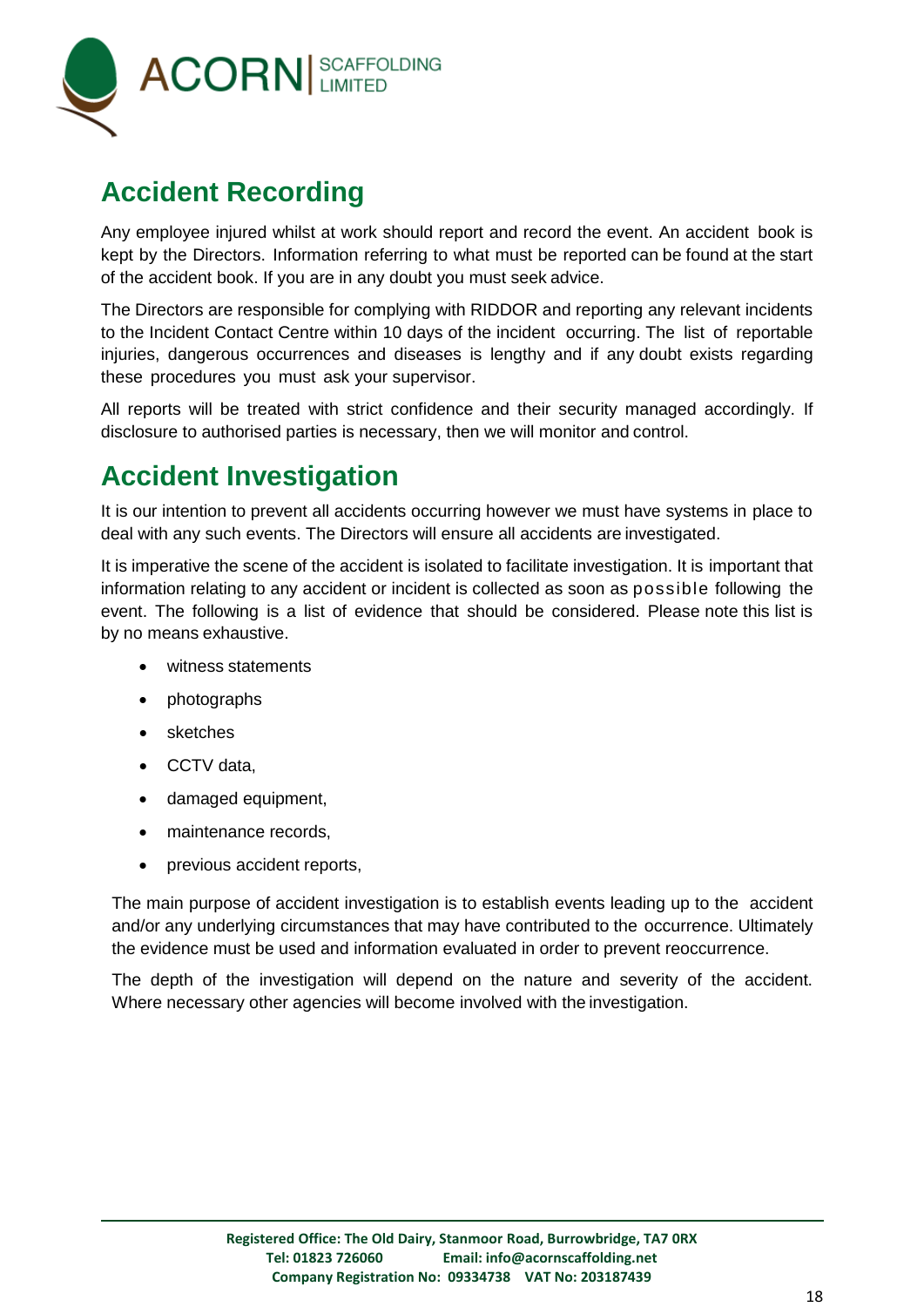

# <span id="page-18-0"></span>**Chapter 4 - Procedures**

We have considered the activities we expect employees to participate with whilst at work and environments where work takes place. To safeguard the health, safety and welfare of employees and others we have established our safe working procedures.

Our procedures define safe working practices to avoid unnecessary risk and they must be followed at all times. We are committed to continuous improvement and therefore if you have an idea that will improve safety then please let us know.

Directors and Supervisors must control situations to ensure risk of harm is eliminated or at least minimised.

## **Risk Assessment**

Risk assessment is a statutory duty applicable in any workplace, it is a logical means of evaluating risk and for ensuring suitable measures are in place to prevent accidents or incidents occurring. We aim to prepare risk assessments where significant risk is realised, introduce measures to prevent harm and communicate this information to anyone who may be affected as a result of our work.

We will ensure that employees, especially managers and supervisors have received risk assessment training to help us fulfil our duties. Any assessment of risk will involve a person deemed competent for the particular activity being assessed.

We will conduct risk assessments adopting the following procedures:

## **Identification of Hazards**

Hazard identification is the first step in recognising that potential for injury or even a fatality exists. Participation by employees with this task is essential to ensure all hazards have been recorded. We intend to involve employees with this task and have procedures in place for documenting our hazards.

## **Evaluation of Hazards**

This process calls for an evaluation of identified hazards and involves a decision making process to establish what requires further consideration by means of risk assessment.

## **Decide Who May be Harmed**

The next stage is to recognise who might be harmed as a result of each of the activities or situations caused by us; consider others besides our employees, such as contractors, maintenance workers and visitors (authorised and non-authorised).

## **Evaluate the Risk**

This stage requires a calculation to establish the level of risk. The factors must include the likelihood of an incident occurring and the severity caused (i.e. an injury, fatality or damage to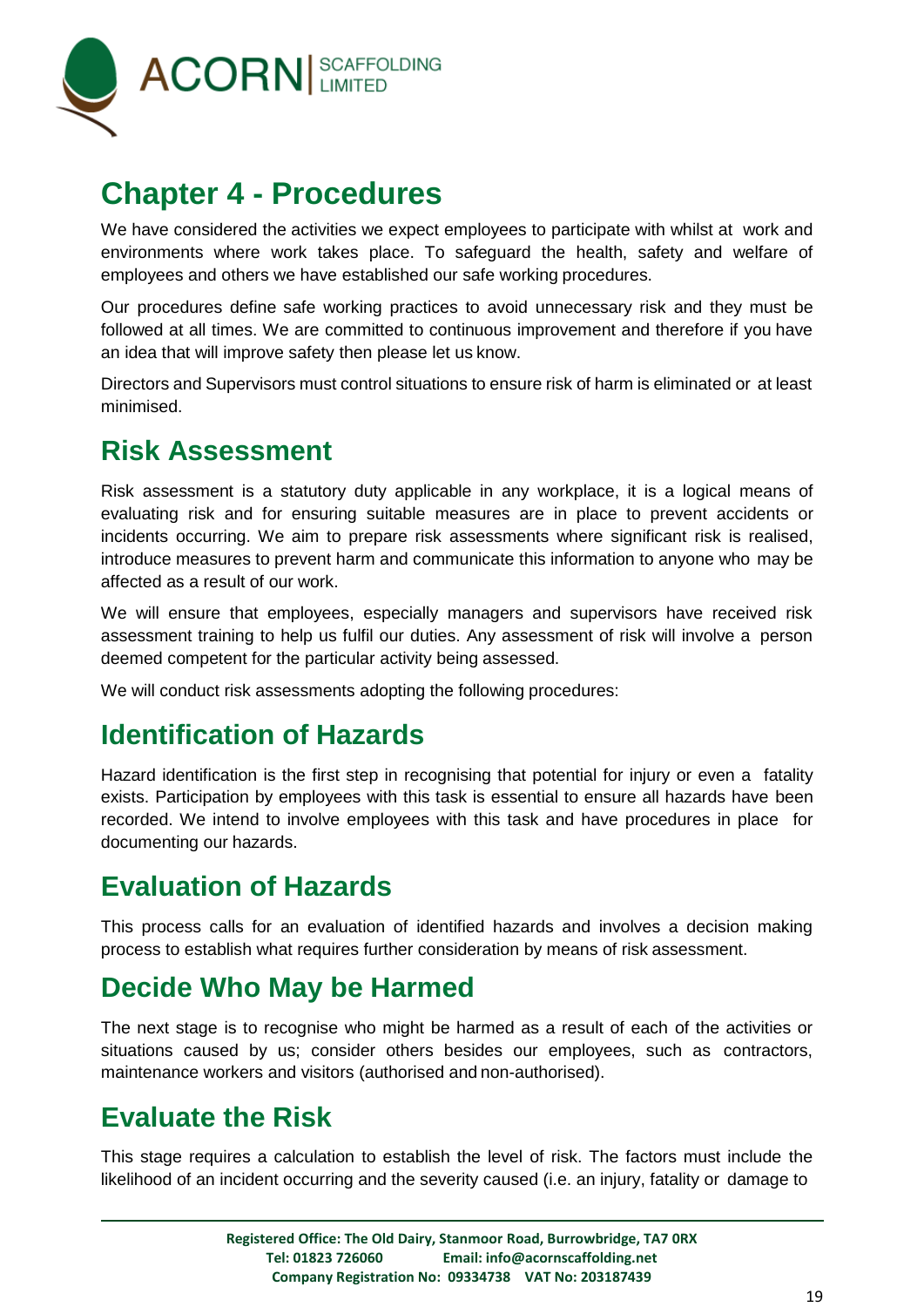

property or equipment). Current control measures such as training, maintenance and inspection regimes, safety signs, supervision etc, all must be considered as part of the evaluation.

## **Action**

The results of the evaluation will help us appreciate the significance of any potential for harm. If additional measures are needed to reduce risk these must be recorded and prioritised. In certain circumstances tasks may need to be stopped until we have taken appropriate action and introduced changes to procedures or additional measures enabling us to continue our work safely.

The measures identified to manage and control risk must be introduced and the process repeated to identify if more can be done to prevent harm.

## **Communication of Risk Assessments**

Completion of risk assessments and the information collated as a result of this process can only be of benefit if it is effectively communicated to the people who are likely to be affected by the hazards.

We will communicate the findings of risk assessments using the following methods:

- induction we will make employees aware of our hazards and control measures during the induction process,
- availability of information copies of risk assessments are readily available for all employees to read,
- training assessments and control measures to manage risk will be communicated as part of ongoing training,

#### **Review**

All risk assessments will be subject to review as and when circumstances effecting risk change. A formal review will take place at least annually. Any changes must be communicated to those affected. Directors, supervisors and competent persons will be tasked with conducting the review.

## **Hazardous Substances**

The Control of Substances Hazardous to Health (COSHH) Regulations requires that we assess and control exposure to any hazardous substance. A hazardous substance can present itself as a liquid, dust, fume, gas, powder, solid or other form. Injury or ill health can amongst other things be caused by contact, ingestion or inhalation of such substances.

We acknowledge our duty and will assess the risk from exposure to employees or other persons to substances we use, store and encounter or create. Managers and supervisors will receive training to help achieve competence with this task.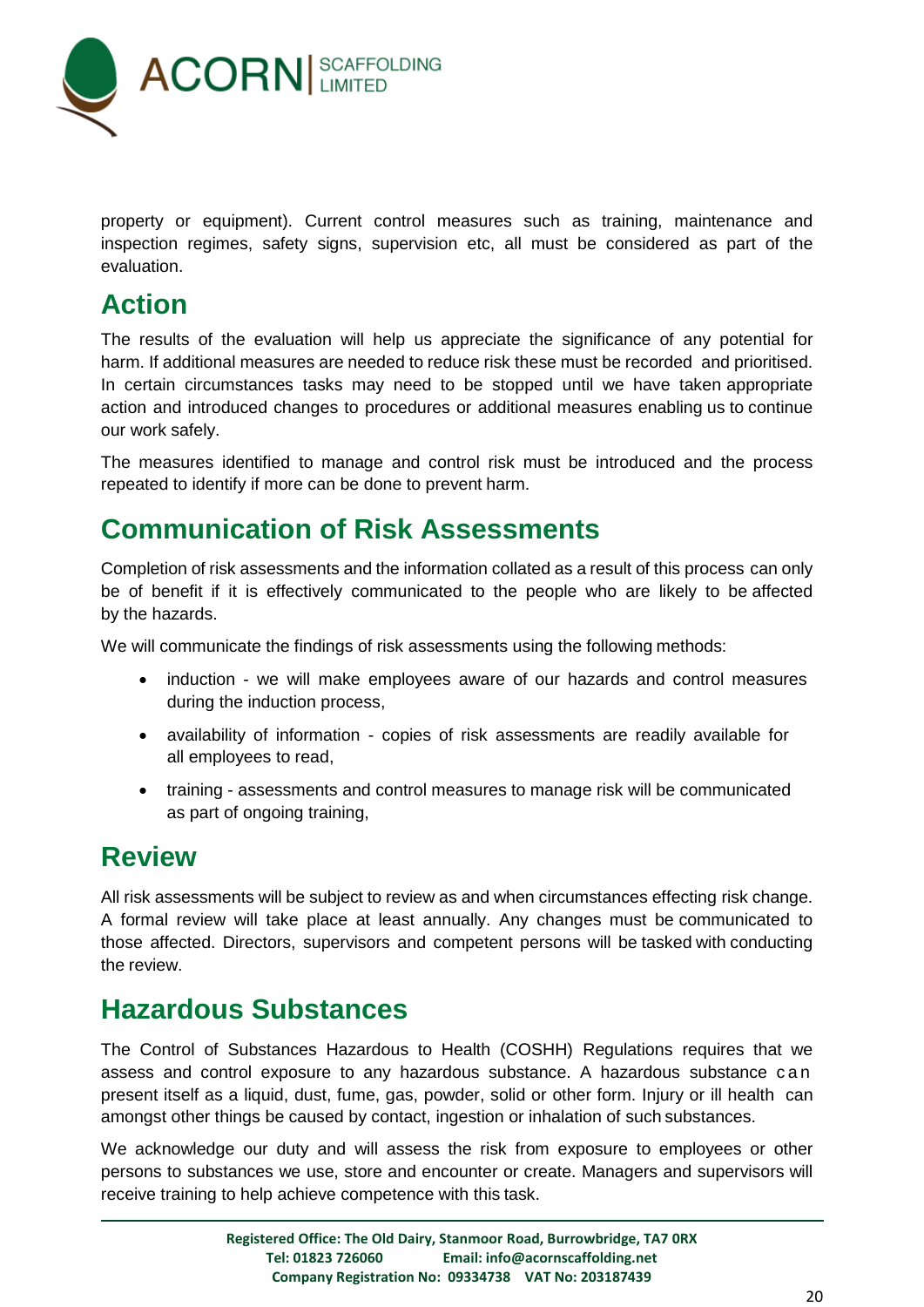

We will do this by adopting the following procedures:

- Where possible avoid exposure to hazardous substances
- Identify hazardous substances we use and obtain a safety data sheet (ideally from the supplier of the product), the safety data sheet provides us with vital safety information
- Maintain a register of hazardous substances we use or create
- Assess the risk of harm to reach an informed and valid judgement of risk, in most instances this may be a simple task and a decision can be made based on the information already known. However in certain circumstances the assessment may require expert advice and monitoring
- Evaluate our findings and determine what actions are needed for prevention or control of exposure of our employees or others to substances hazardous to health. This may involve measures such as training, use of Personal Protective Equipment (PPE), ventilations systems etc
- Ensure we have in place and maintain suitable measures to eliminate or minimise likelihood of harm from exposure
- Communicate our COSHH risk assessments with anyone that is likely to be exposed to harm
- Ensure the assessments are reviewed regularly, the intervals between reviews must be commensurate with the potential for harm, e.g. less harmful products should be subject to a formal assessment every 2 years, others more often

## **Combination Effect**

Some substances present a low risk if used in isolation, however if combined with other substances can create a significant hazard i.e. toxic fumes or explosion. Employees must read, understand and comply with safety information provided on the product packaging, by the safety data sheet or COSHH assessment.

## **Monitoring Documentation and Records**

Any monitoring we arrange and documentation we receive associated with monitoring must be retained for the following periods:

- for personal exposure the records must be kept for 40 years
- for general workplace monitoring records must be kept for 5 years

We expect every employee to cooperate with us to meet our obligations and to provide a safe place of work. Directors and supervisors must ensure our procedures are effective and are followed by employees.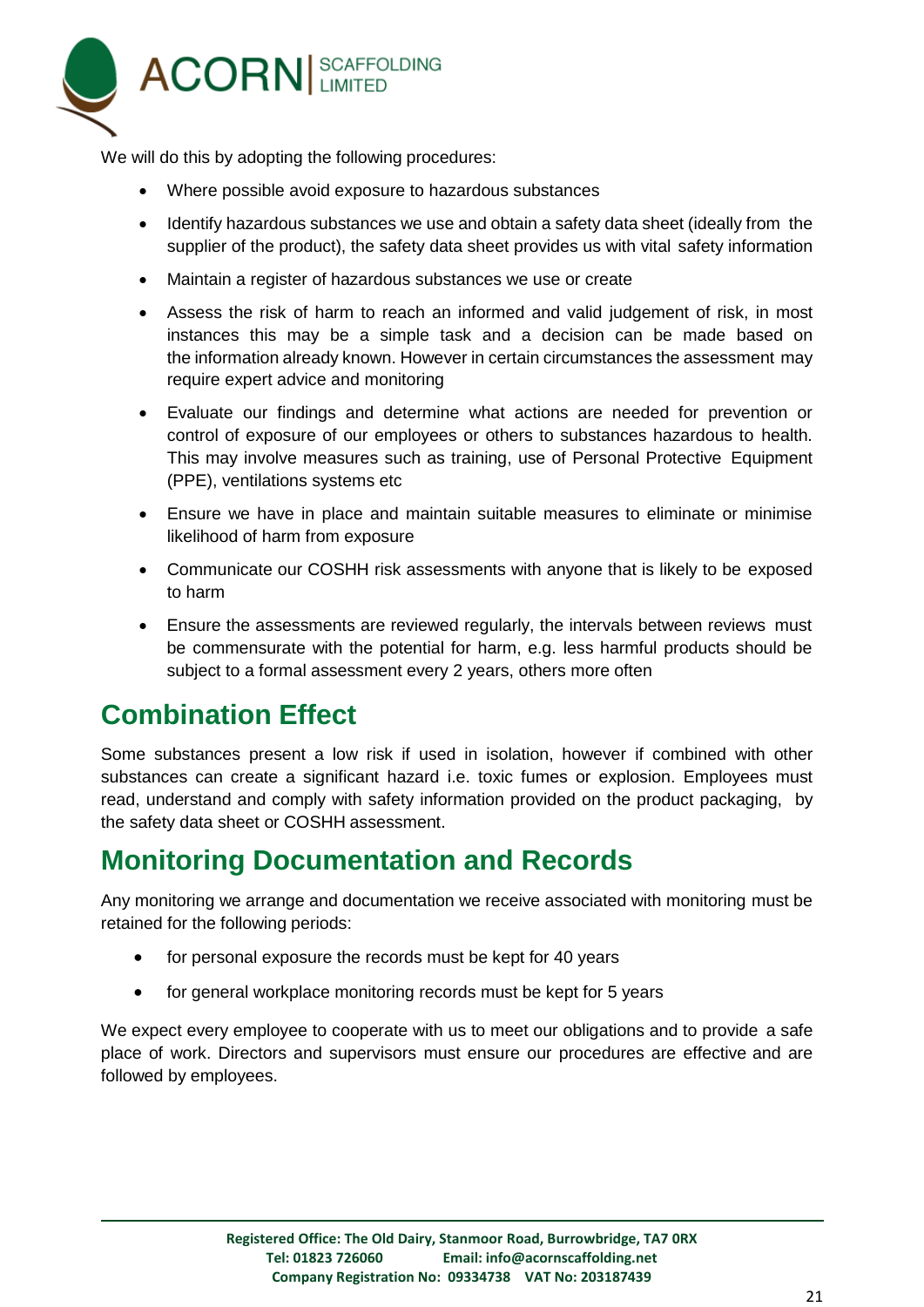

## **Personal Protective Equipment**

Personal Protective Equipment (PPE) is a term used to describe a wide range of equipment including clothing, footwear, protective glasses, hearing protection etc. For general safety issues we understand that PPE should only be used as a means of protection once all other control measures have been exhausted.

PPE required for workplace activities and tasks will be identified as a result of conducting risk assessments. We will ensure that any PPE provided is of the appropriate BS/EN quality standard. For PPE to be effective it must fit correctly and be compatible with other items of PPE, this we will check when items are issued.

PPE will be provided free of charge. We may request that you sign for the receipt of any equipment. As an employee you have a duty to act responsibly, to wear and take care of any equipment issued to you, and for ensuring the protection offered remains effective.

Personal Protective Equipment must be worn:

- When the control measures of a risk assessment or safe system of work identify there is a requirement
- Where you see signage indicating there is a requirement for using PPE
- If you consider a hazard is present and PPE offers satisfactory protection

## **Discipline and Wearing PPE**

Managers and supervisors are responsible for helping us to ensure that employees use or wear PPE correctly when required to do so.

Failure to wear even the most basic PPE can result with injuries or illness, it is therefore important that you comply with our procedures; failure to do so will be considered as a serious breach of our rules and may result with disciplinary action being taken.

PPE remains the property of the company and must be returned if your employment ends.

**If there is a problem with Personal Protective Equipment (PPE) you must inform us immediately.**

## **Working at Height**

As an employee, you must:

- Follow our method statement
- Comply with our risk assessment and follow our safe working procedures
- Ensure suitable equipment is available for use and is used
- Ensure equipment is inspected before use to confirm it is safe. There should be no signs of damage
- Where appropriate sight the equipment sensibly, consider who may collide with the equipment or walk beneath it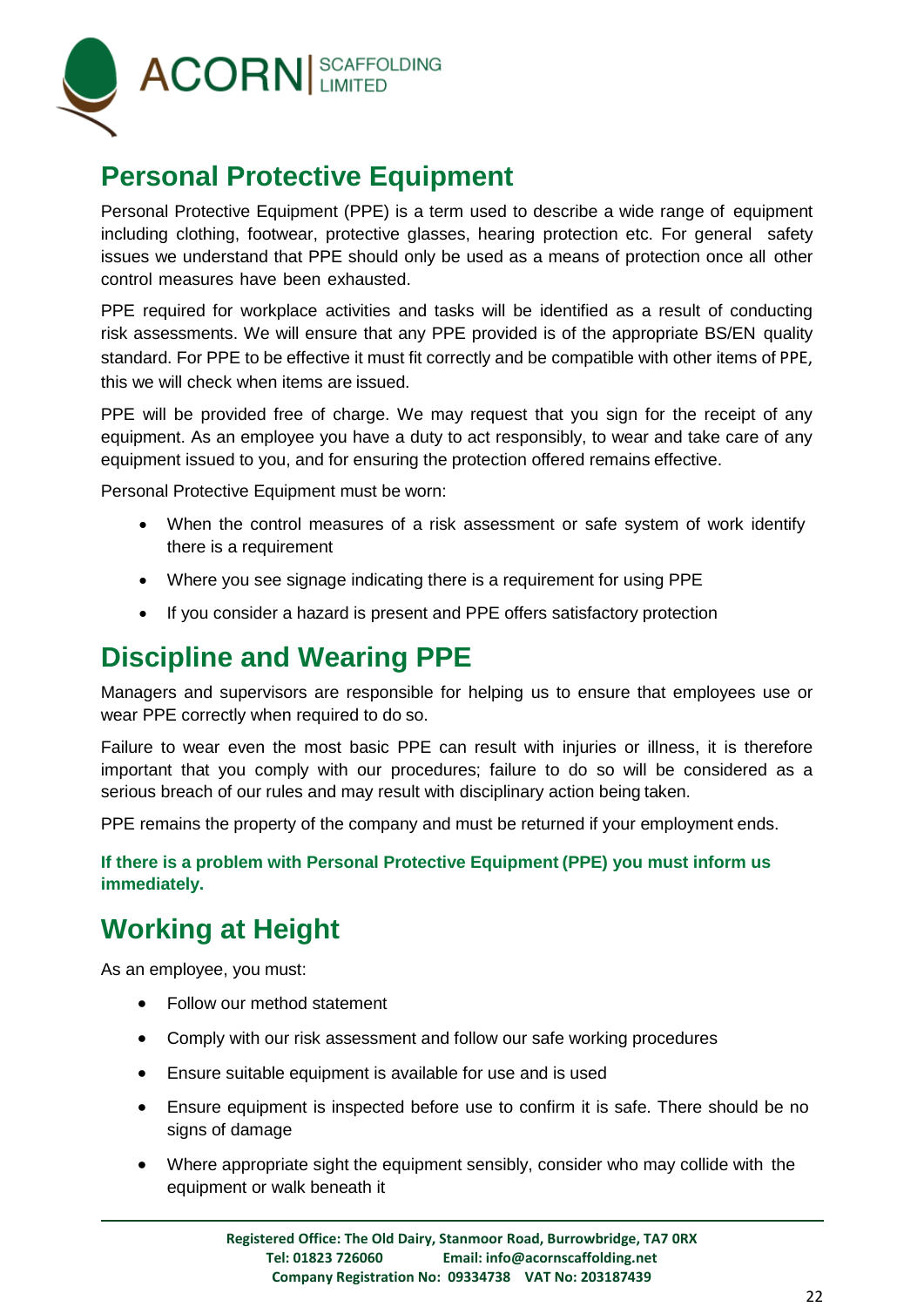

- Safe access and egress must be maintained
- Ensure safe techniques are employed for climbing and egress
- Use fall arrest or fall restraint equipment if our safe working procedures there is a requirement to do so
- Ensure the working platform is safe and free from slip and trip hazards
- Consider falling objects, wear a hard hat, consider the safety of others below the working platform
- Take into consideration the weather conditions, if adverse conditions are likely then you must re-assess the risk and decide if it is safe to continue
- Consider lighting, sufficient light must be available to work safely

#### **If the method statement cannot be followed you must reassess the situation and continue work only if it is safe to do so.**

## **Manual Handling**

We recognise the risks presented by manual handling activities and acknowledge our duties as explained by the Manual Handling Operations Regulations. We intend to comply with our duties and take the necessary action to safeguard against injury.

The term manual handling refers to any activity where human effort is needed to perform any of the following:

- **•** Lifting
- Pushing
- Pulling
- Reaching
- Carrying

We will assess all manual handling tasks and where possible introduce mechanical means for lifting or aids to help avoid excessive effort. Where it is not possible to avoid manual handling we will assess the risk and provide you with manual handling training appropriate to the tasks you are required to perform whilst at work.

## **Hazards**

Work involving manual handling can attribute to personal injury if the task is not carried out following simple basic principles. More than a third of over 3 day injuries are attributable to manual handling.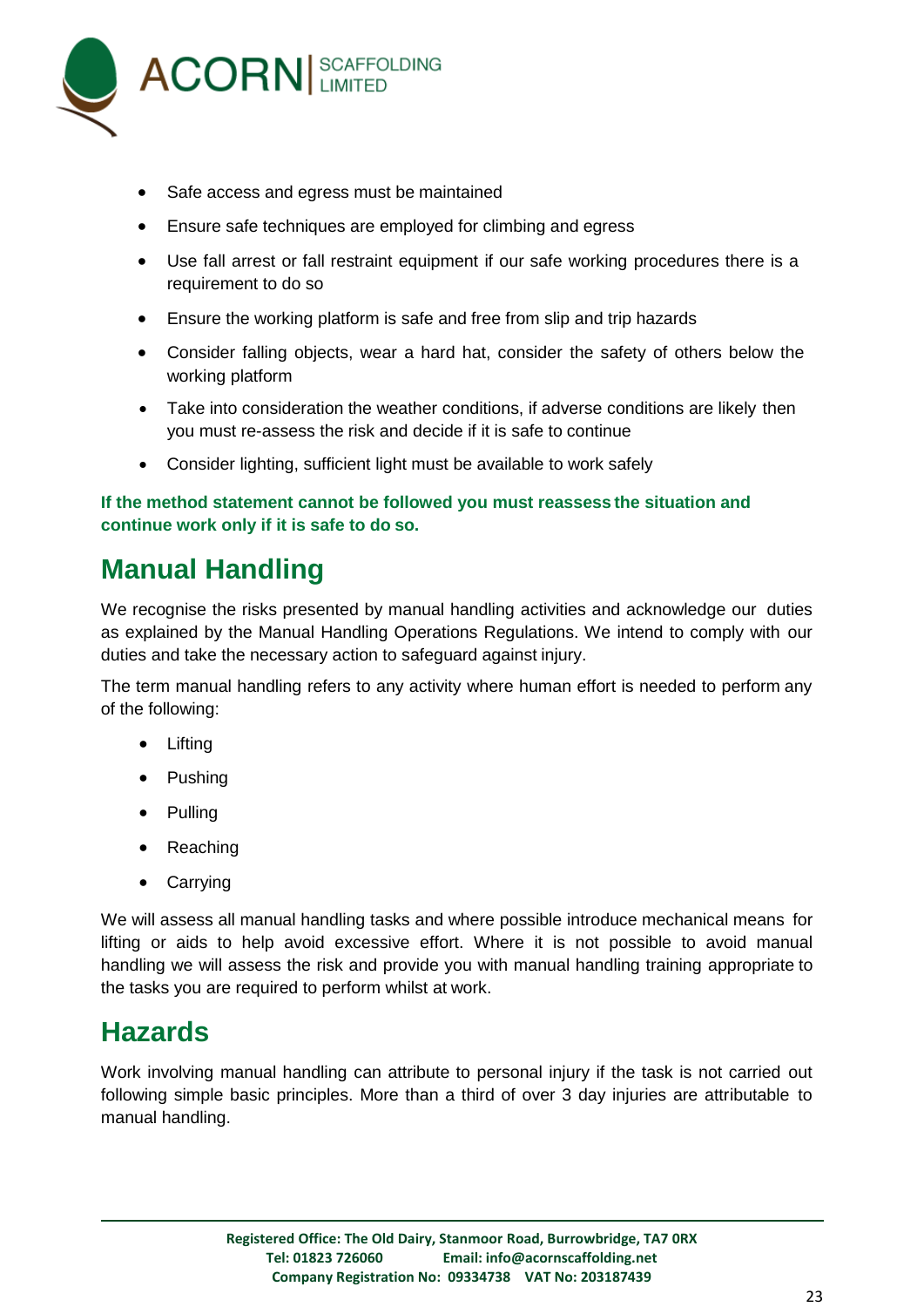

Hazards can include any of the following:

- Musculoskeletal injury
- Entrapment of fingers
- Cuts and grazes
- Crush injuries
- Falling object injury
- Continuous repetitive action

We understand that we all have different capabilities due to differences of strength, size, previous injuries etc. It is therefore important that if you believe a task is beyond your capability you must ask for assistance.

## **Training**

We will provide training for any employee likely to undertake manual handling operations. The training will include:

- Risks arising from manual handling and how injuries occur
- Good manual handling techniques
- Proper use of mechanical aids
- Practical assessment to evaluate techniques and tasks, helping identify means for improvement

## **Responsibility**

All employees must utilise the training and apply the knowledge and experience for safe manual handling. Where practicable you must use the mechanical aids provided.

As an employee you must

- Plan your lift and if applicable your route
- Make proper use of manual handling equipment
- Adopt and practice good manual handling techniques
- Avoid attempting to lift awkward items or a weight beyond your capability
- Ask for help if help is needed

For further information on manual handling please refer to Getting to Grips with Manual Handling - INDG143, a document available free of charged produced by the HSE.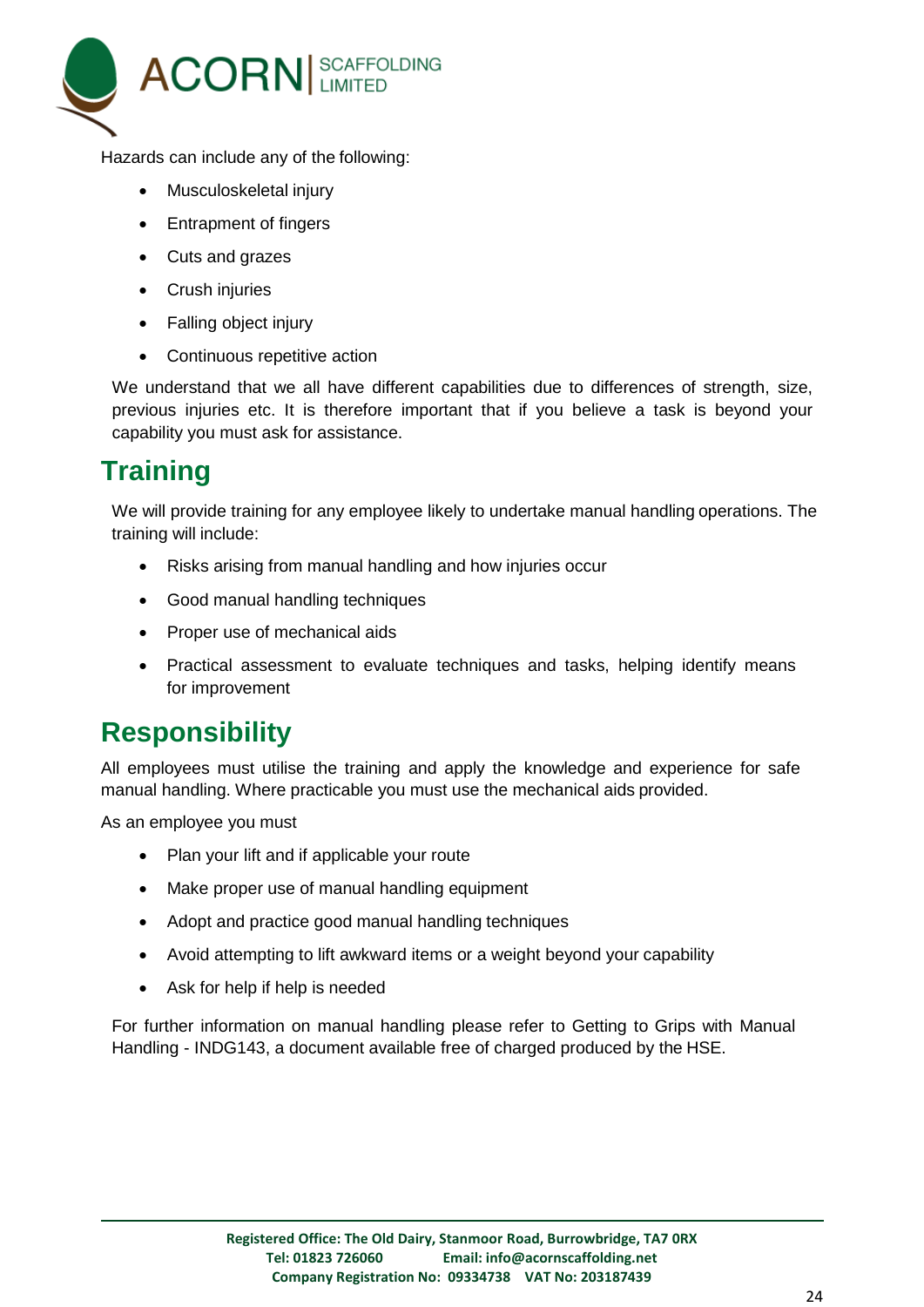

## **Work Equipment**

The term work equipment is used to describe machines, tools, installations or equipment used for completing work whether owned or on loan/hire. The term is broad and applies to any work equipment we use.

We acknowledge our duties as stipulated in the current edition of the Provision and Use of Work Equipment Regulations (PUWER). We intend to satisfy these duties by adopting the following procedures:

## **Selection**

A needs analysis will be conducted before acquiring any work equipment taking into consideration many aspects including the task the equipment is required to perform, where it is to be used, anticipated volume of work, operators training needs and safety.

Equipment will only be sourced from reputable dealers. Safety devices fitted such as emergency stop buttons, guards and other protective devices must comply with current European standards.

#### **Assessment**

A risk assessment will be conducted before general use of any new work equipment. The outcome of the assessment will help determine what safe working procedures or other measures we need to implement to manage risk. Assessments of risk will be reviewed as and when necessary or at least every 12 months.

# **Training**

Training will be provided for employees and anyone else authorised to use our work equipment. Training and supervision will continue until such a time when a user is deemed competent and supervision is no longer needed.

All training will be managed by more senior employees, managers and supervisors. Training records will be maintained.

## **Maintenance and Inspection**

All work equipment is subject to wear and the possible occurrence of faults, it is therefore necessary we monitor and maintain equipment on a regular basis. Manufacturer's recommendations will be followed for maintenance and inspection frequencies unless the scope of our work dictates these need to be changed, we will if necessary introduce our own maintenance and inspection program and regime.

We will abide by our duties for the completion of any statutory inspections or examinations ensuring these are completed on time.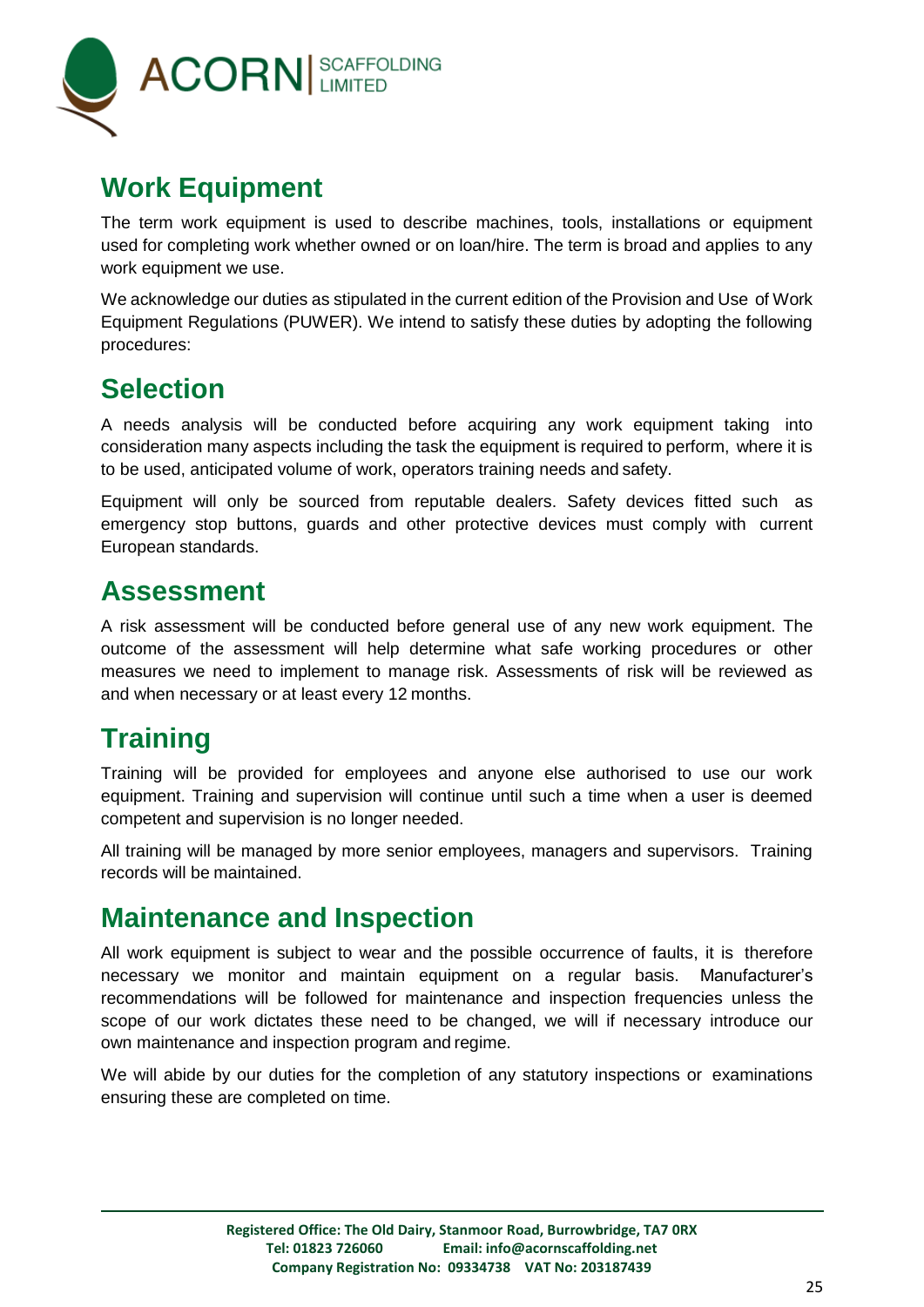![](_page_25_Picture_0.jpeg)

We appreciate that preventative maintenance is better than equipment failure; consequently, we rely on managers, supervisors and users of our work equipment to follow our maintenance and inspection regime. Some maintenance tasks will be beyond the capability of employees, this we understand and it is the responsibility of managers and supervisors to identify such tasks and to appoint suitable contractors to conduct or assist with tasks.

We expect all work equipment users to conduct a before use check to confirm equipment is safe for use. If problems or faults are identified these must be reported to ensure a repair is arranged. All faulty or damaged equipment must not be used until a suitable repair has been completed.

## **Records**

To help manage maintenance, inspection and repair of our equipment we will record all events and maintain documentation to support this. Any work to our equipment conducted by contractors must be recorded.

## **Procedures**

You must only use work equipment if:

- you have undergone appropriate training
- you are familiar with its operation or are under appropriate supervision
- you have been authorised by us to do so
- it is in a serviceable condition and all faults are rectified
- there is sufficient room around the equipment to work safely
- safety devices such as guard's are in place and working correctly
- PPE designated by our risk assessments as required is available and used

**You must only undertake repairs and maintenance if you have the appropriate skills and experience and have received authorisation from us to undertake such work**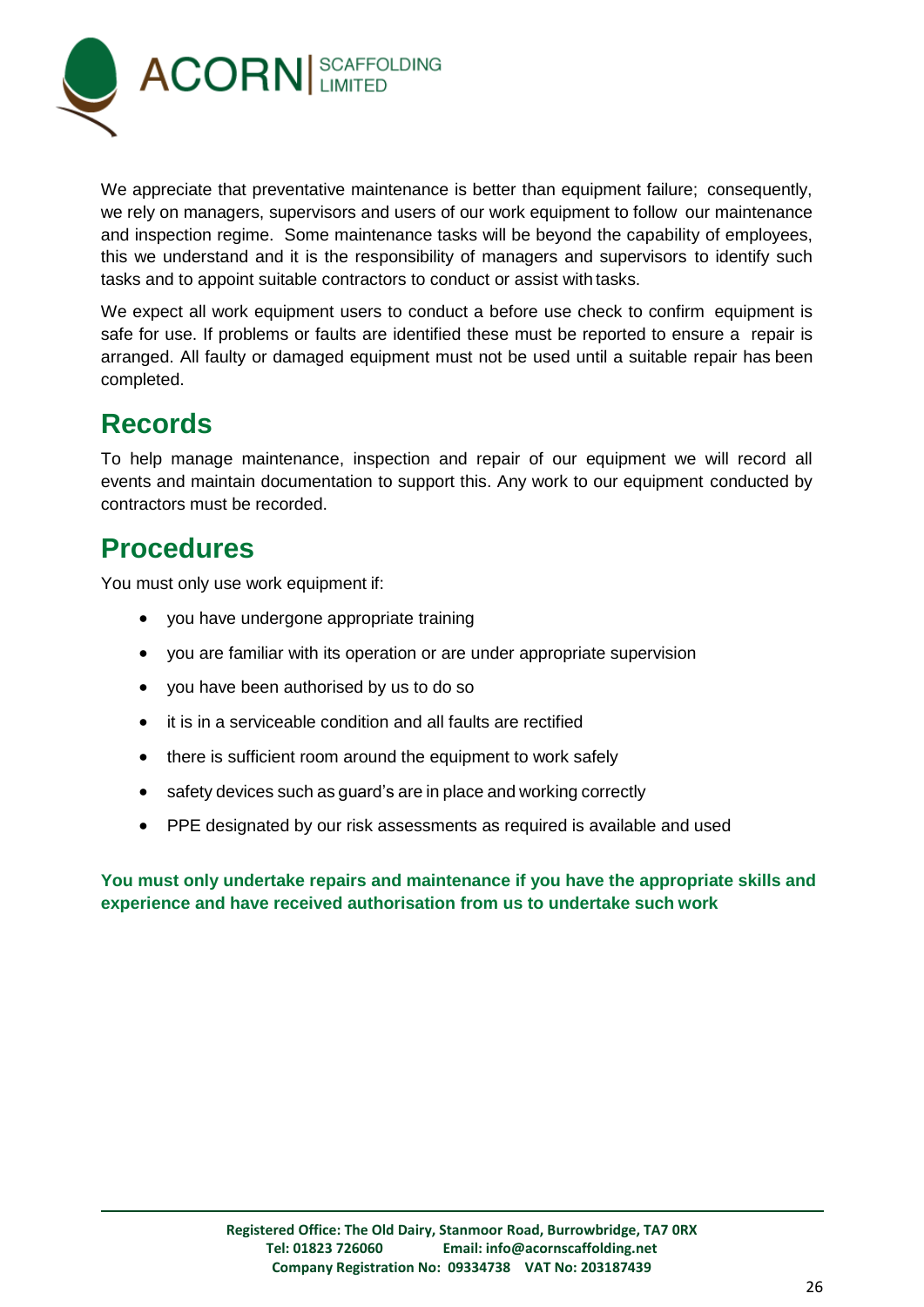![](_page_26_Picture_0.jpeg)

## **Driver and Vehicle Safety**

The nature of our work requires selected employees to use our vehicles. We acknowledge duties placed on us by safety legislation for driver safety and intend to fully comply with these duties. We also recognise the Highway Code and Road Traffic Act, and intend to monitor our drivers to ensure no rules are breached.

## **Driver Authorisation**

Only employees who have been granted our permission to drive company vehicles may do so. Before we authorise use you must provide us with your driving licence to help confirm driver competence. You must only drive the category of vehicle for which you hold a current valid licence.

In the interest of safety you are requested to keep us informed of any road traffic offences for which you have been convicted. Driving licences will be reviewed at least annually.

## **Vehicles and Maintenance**

We will select the most suitable vehicles for tasks to be performed. Vehicles are classed as work equipment (for further information see work equipment procedures) and will therefore be inspected and maintained at periodic intervals to ensure their roadworthiness and safety. We intend to follow manufacturer's recommendations for inspection, servicing and maintenance tasks. Other mandatory tests such as the Department of Transport MOT will be arranged at the frequencies stipulated.

Drivers are responsible for conducting a pre-use check of the vehicle and for identification and reporting of faults. We can only rectify problems if we are made aware of them. Faults must be reported and recorded in our faults book. Training will be provided for conducting vehicle preuse checks.

## **Responsibilities**

As a driver you have important responsibilities, vehicle accidents are common place and can cause fatalities. All journeys must be planned, taking into consideration the weather, time, road congestion etc.

You must;

- Only use the vehicle if you have our authorisation to do so
- Check the vehicle before use
- Act responsibly and abide by the highway code at all times
- Only use our vehicles for authorised journeys
- Use the vehicle for its intended purpose only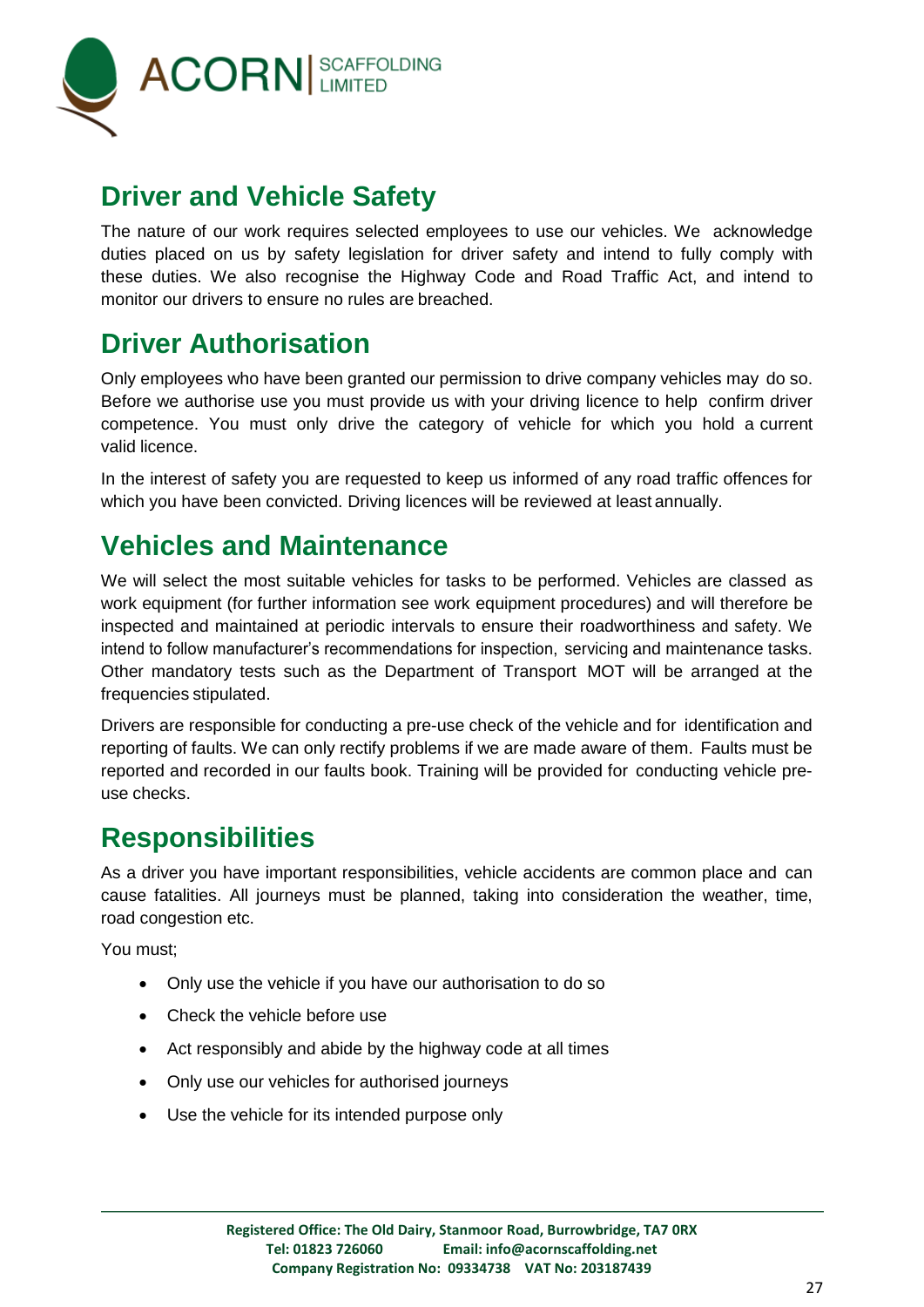![](_page_27_Picture_0.jpeg)

- Ensure all loads are safely secured
- Take additional care in inclement weather conditions
- Inform us if you are ill or taking prescription drugs that may have a detrimental effect on your driving ability, ie causing drowsiness
- Focus your attention whilst driving

You must **NOT**;

- Use a vehicle if faults deem it unsafe for use
- Under any circumstances drive our vehicles if you are suffering the effects of alcohol or drugs
- Overload any vehicle
- Smoke in our vehicles
- Carry unauthorised passengers
- Adjust a satellite navigation aid whilst driving, or make a mobile phone call, or partake in an activity distracting your attention from driving,

## **Satellite Navigation Devices**

Satellite navigation aids may be provided in vehicles but MUST NOT be adjusted whilst you are moving or in traffic. The device must be programmed before starting your journey, alternatively pull over to a safe place to make adjustments.

#### **Mobile Phones**

Calls MUST NOT be made whilst on the move or in traffic. Calls can be taken but only if it is safe to do so; such calls must be kept to a short duration. If you need to make a phone call, pull over and park in a safe place.

Any electronic devices requiring synchronisation must be set up before setting off.

## **Fatigue**

Driver fatigue is a major cause of accidents and can cause fatalities. If you are tired you must park up, rest and recuperate. On long journeys, you must take at least a break for every 2 hours of driving.

#### **Offences**

As the driver of the vehicle you are responsible for payment of any parking or road traffic offence.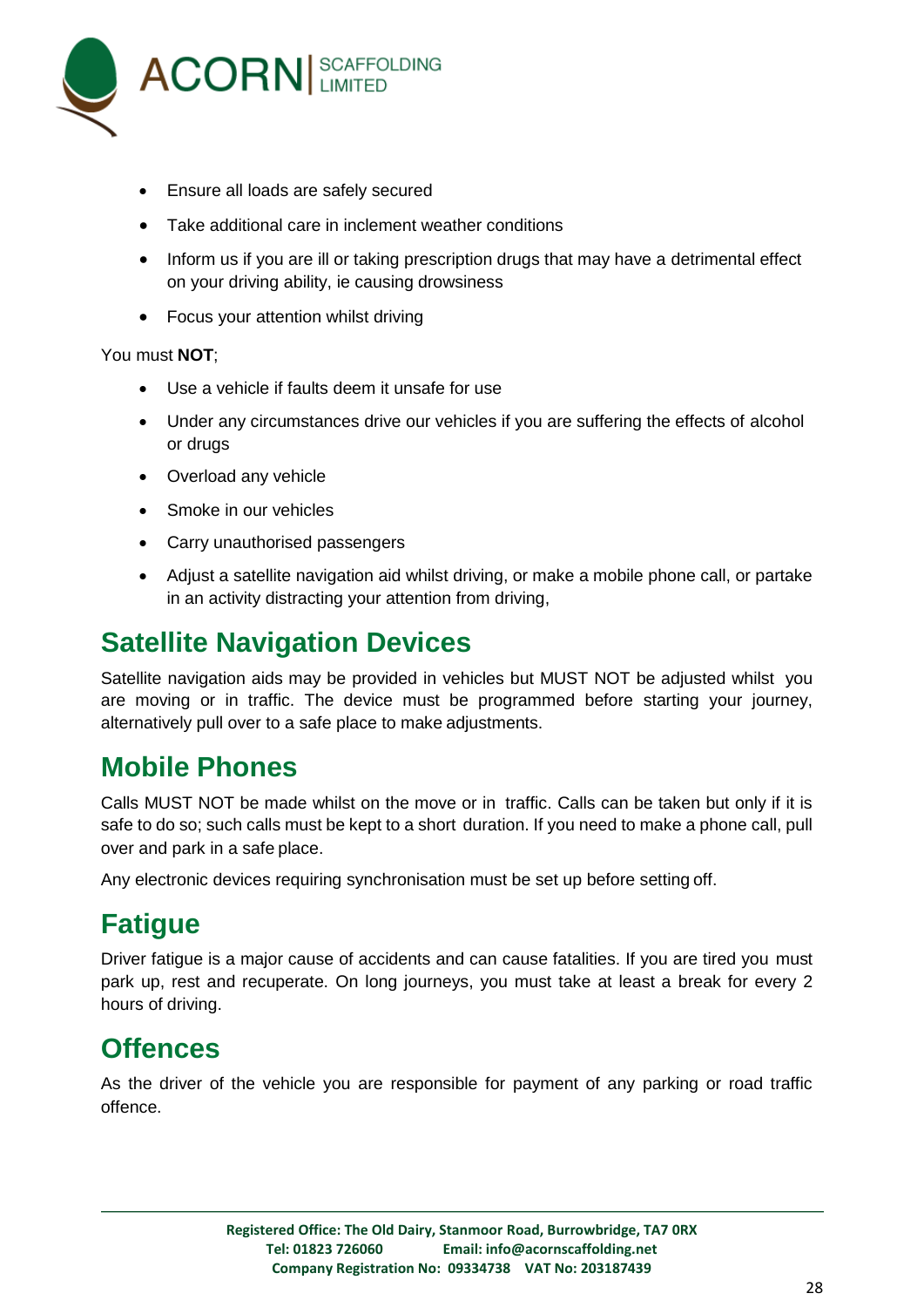![](_page_28_Picture_0.jpeg)

#### **Breakdowns and Accidents**

In the event of a breakdown or an accident you must act promptly to avoid further harm especially if you are on a fast-moving road, i.e. a dual carriageway or motorway.

#### **Procedure**

Assess the situation and decide what action is required

If the vehicle is at the road side do not stay in the vehicle

Wear your high visibility vest and move away from the vehicle and other traffic

Call insurance/breakdown service helpline for assistance, be prepared to give them details such as:

- Vehicle registration,
- Your location,
- Nature of the incident

If anyone is injured call the emergency services,

Wait in a safe place until help arrives, only help others if it is safe to do so,

In the event of an accident you must take details of other vehicles/drivers involved and record what happened. This should be done as soon as possible. Copies of an accident/incident form are provided in the forms section of this policy. Please ensure copies are kept in your vehicle.

**Any breaches of our driver safety rules will be considered as gross misconduct which may lead to summary dismissal**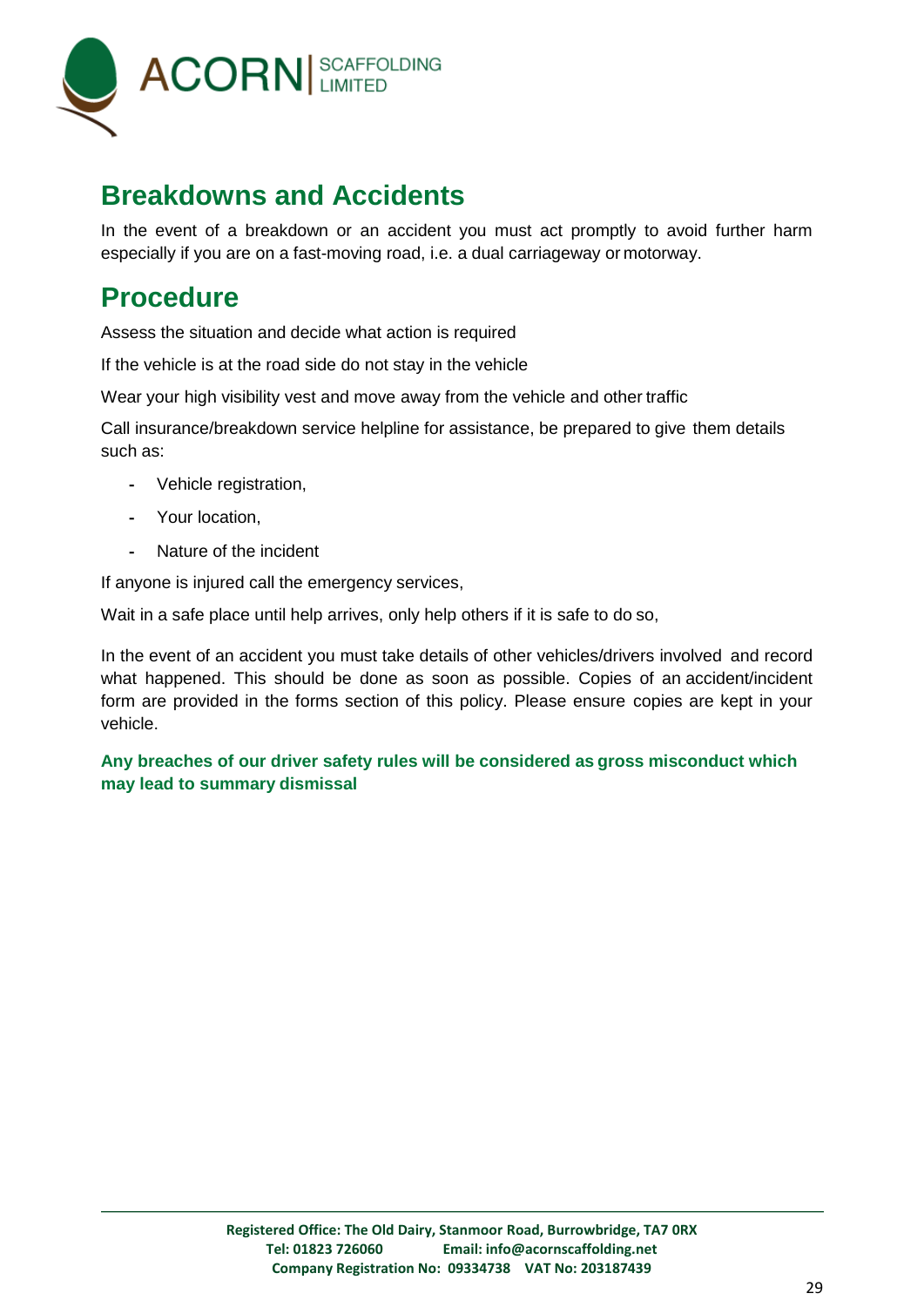![](_page_29_Picture_0.jpeg)

# <span id="page-29-0"></span>**Chapter 5 – Employee Rules**

Your duties and responsibilities are explained in other parts of our health and safety policy, the intention of this chapter is to communicate employee general rules. These apply to all employees.

In the interests of health and safety it is important that you cooperate with us and follow these rules.

As an employee, you are responsible for your acts and omissions, you are also responsible for the safety of yourself and for that of others. Supervisors must ensure our safety rules are observed and safe working procedures are followed.

Ignorance or breach of any safety arrangements we have introduced may lead to disciplinary action up to and including summary dismissal for gross misconduct being taken.

## **General Work Procedures and Rules**

You must:

- understand your responsibilities as an employee and comply with any rules and procedures that apply to you
- not use equipment until we have provided you with the necessary training and granted permission for you to use it
- make full use of any guards and safety devices
- not operate any equipment whilst under the influence of drugs or alcohol
- not willingly cause damage to any work equipment
- use any personal protective equipment we provide and deem necessary for specific tasks
- use suitable footwear for your employment
- not endanger your safety or the safety of others
- help achieve and maintain high standards of housekeeping
- not interfere with any safety arrangements or equipment we provide
- wear suitable clothing
- only smoke in areas as designated
- only use your mobile phone when it is safe to do so, you must not use mobile phones when operating equipment or machinery
- report any faults or unsafe conditions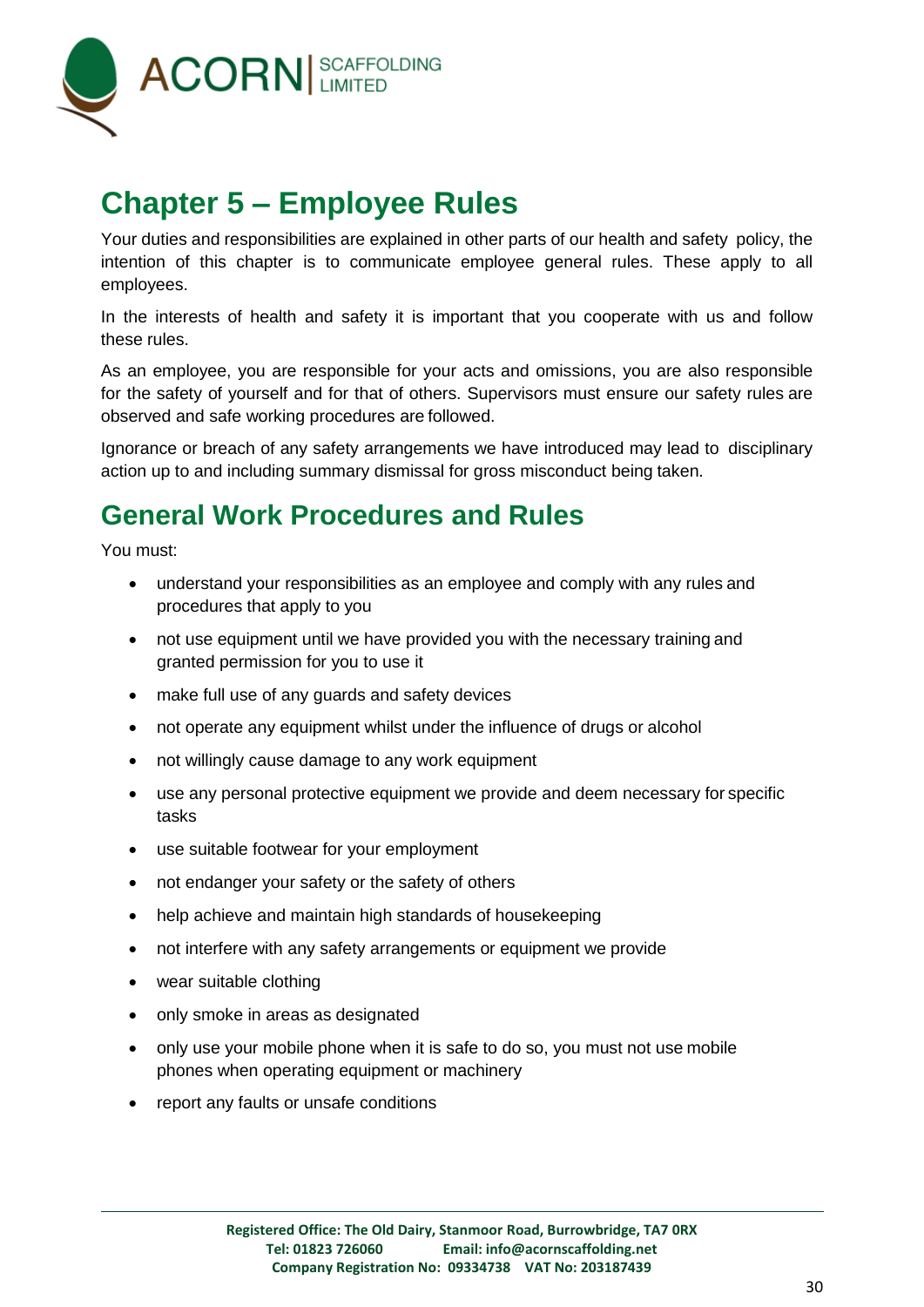![](_page_30_Picture_0.jpeg)

## **Personal Health**

You must:

- inform us of any injury, condition or illness that may affect your ability to conduct work safely or affect the safety of others
- inform us if you are taking prescribed drugs or medicines that may affect your performance at work
- report any incident, injury or ill health you believe has been caused at work
- inform us of any illness or condition that you believe could be affected further as a result of our work
- ensure any injuries or wounds receive appropriate attention

## **Drugs and Alcohol**

You must:

- inform us if you have personal issues with drugs or alcohol
- not under any circumstances attend work if you are experiencing the effects of alcohol or illegal drugs
- not under any circumstances consume alcohol or use illegal drugs whilst at work

## **Gross Misconduct**

We expect employees to act responsibly at work and comply with our safety polices, rules and procedures. Failure to act responsibly may result with disciplinary action procedures being enforced ultimately leading to dismissal for acts of gross misconduct.

Examples of reasons for dismissal are as follows:

- failure to comply with risk assessments
- wilfully causing damage to work equipment
- wilfully interfering with safety devices or equipment including:
	- guards
	- emergency stop switches
	- fire safety equipment
	- safety signs and instructions
- driving or operating other work equipment whilst under the influence of alcohol or drugs
- smoking in no smoking areas
- using mobile phones whilst operating or in charge of work equipment
- misuse of hazardous substances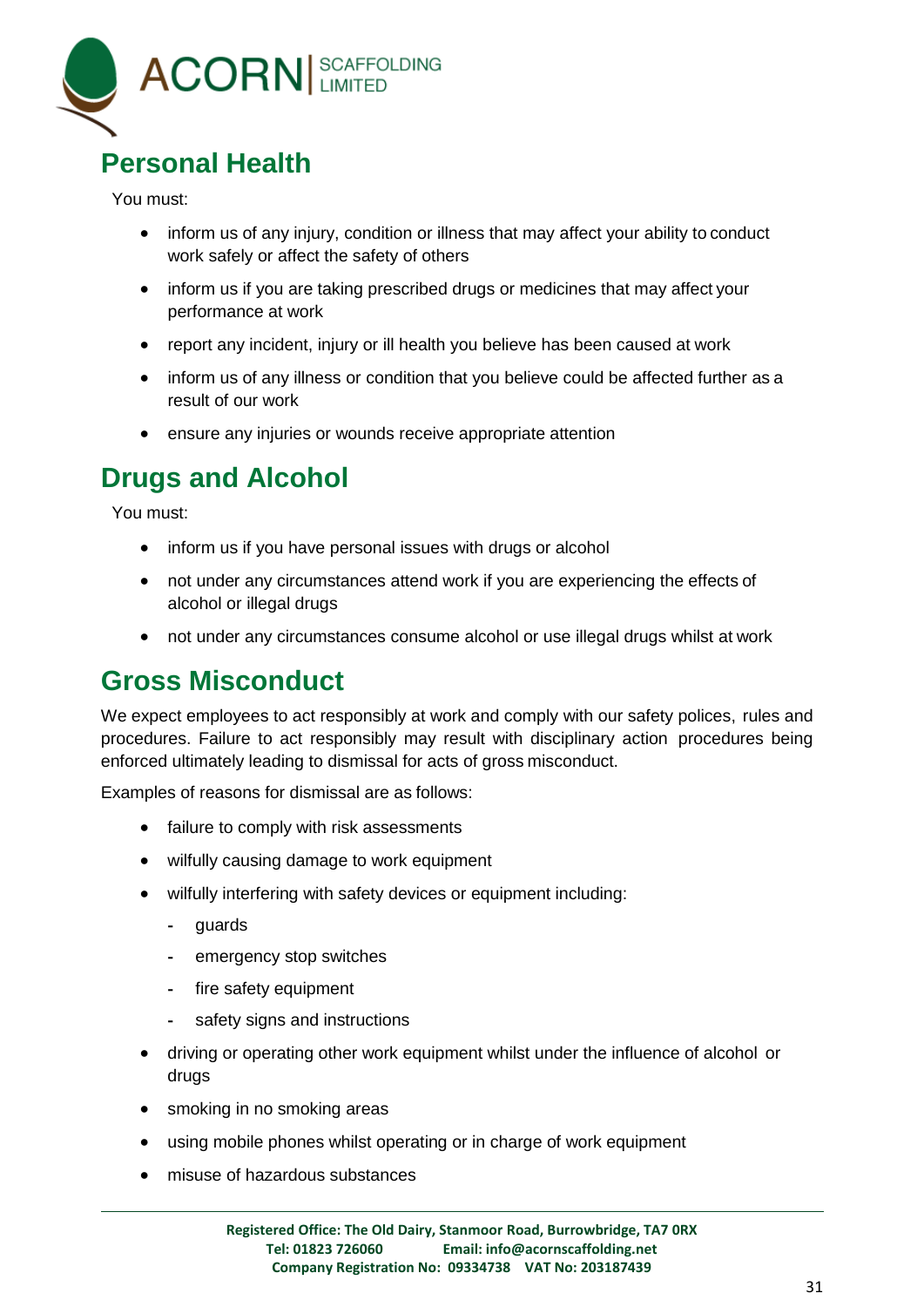![](_page_31_Picture_0.jpeg)

# <span id="page-31-0"></span>**Chapter 6 - Monitoring**

We have in place active monitoring systems to ensure any statutory duties applicable to our organisation are complied with and to ensure our standards are being achieved. Monitoring activities will help us identify any issues that need attention.

We have allocated tasks to managers and supervisors to help us with monitoring however other employees may be requested to assist with this task. Any report we produce as a result of completing a monitoring activity must accurately reflect the conditions apparent at the time of the review.

Completed monitoring reports and associated documentation assists us with our intentions for continuous improvement. The findings will be available for employees to view and may be discussed at safety meetings. The report and consequent follow-up action help us prove to any visiting authority that we take safety seriously.

## **Monitoring Events**

The following monitoring events have been established to help ensure we are achieving compliance with any legislation applicable to our business. We must also utilise the monitoring check sheets to confirm we are achieving our intended standards and that employees are adhering to our rules, policies and procedures.

Any action raised or recommendations made as a result of completing monitoring must be addressed within a reasonable period. Where potential for significant harm is realised the issue must receive appropriate and prompt attention.

| <b>Appointment</b>           | <b>Activity</b>                                                   | <b>Frequency</b>                                     |
|------------------------------|-------------------------------------------------------------------|------------------------------------------------------|
| <b>Directors</b>             | <b>Business Review and Health Check</b><br>Risk assessment review | At least every 12 months<br>At least every 12 months |
| Directors or as<br>nominated | General Inspection (all areas)                                    | At least every 6 months                              |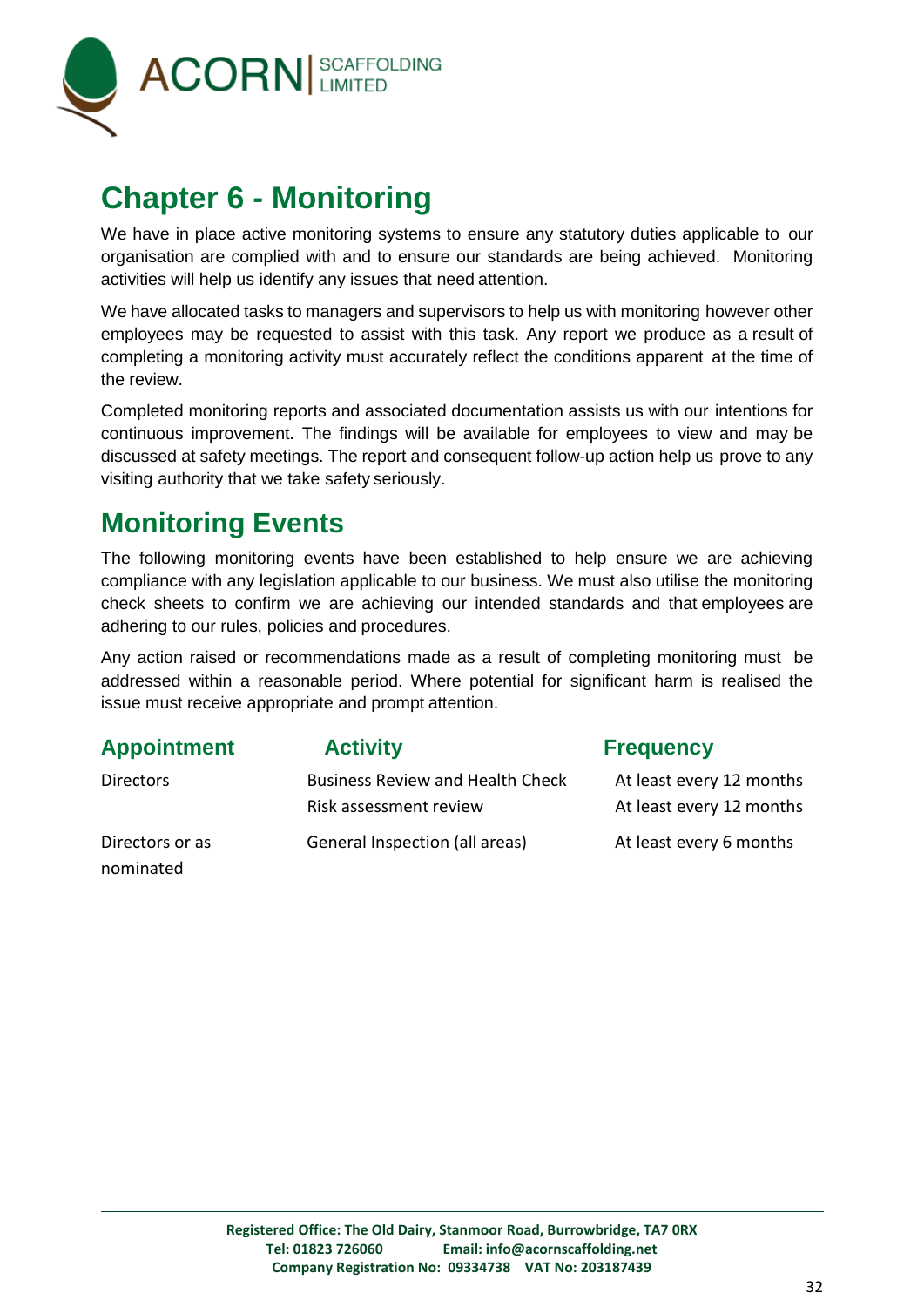![](_page_32_Picture_0.jpeg)

|                      |                                                                    |               | <b>Health &amp; Safety Monitoring</b> |
|----------------------|--------------------------------------------------------------------|---------------|---------------------------------------|
|                      |                                                                    | Completed by: |                                       |
| <b>Report Title:</b> | <b>Annual Business</b><br><b>Review and</b><br><b>Health Check</b> | Date:         |                                       |

|    | <b>Health &amp; Safety - Documents</b>                                                                                                      | Yes / No |
|----|---------------------------------------------------------------------------------------------------------------------------------------------|----------|
| 1. | Is the health and safety policy available for employees to refer to?                                                                        |          |
|    |                                                                                                                                             |          |
|    | Is a valid copy of our ELI certificate on display and/or available to workers<br>via electronic means?                                      |          |
|    | Is an accident reporting book available?                                                                                                    |          |
|    | Do all employees know where it is kept?                                                                                                     |          |
|    | Are the guest and visitor registers being used and information recorded?                                                                    |          |
|    | Are safety rules and procedures effectively communicated?                                                                                   |          |
|    | <b>Risk Assessment</b>                                                                                                                      |          |
| 2. | Have risk assessments been prepared by competent persons for any activity<br>associated with our work that can cause harm?                  |          |
|    | Have any recommendations for improvement been addressed?                                                                                    |          |
|    | Has all risk of harm been eliminated or minimised to a safe and acceptable<br>level?                                                        |          |
|    | Have the risk assessments been effectively communicated to staff or anyone<br>else likely to be effected?                                   |          |
|    | Have the assessments been reviewed in the past 12 months?                                                                                   |          |
|    | Are there any hazards not accounted for?                                                                                                    |          |
|    | Have hazards with potential to cause harm to customers or guests been<br>identified and action taken to reduce or eliminate the likelihood? |          |
|    | <b>Hazardous Substances</b>                                                                                                                 |          |
| 3. | Are hazardous substances stored safely?                                                                                                     |          |
|    | Is the decanting of substances avoided to prevent harm?                                                                                     |          |
|    | Are safety data sheets held for every substance used?                                                                                       |          |
|    | Have COSHH assessments been prepared?                                                                                                       |          |
|    | Have assessments been communicated?                                                                                                         |          |
|    | Are control measures effective to prevent harm?                                                                                             |          |

**Registered Office: The Old Dairy, Stanmoor Road, Burrowbridge, TA7 0RX Email: info@acornscaffolding.net Company Registration No: 09334738 VAT No: 203187439**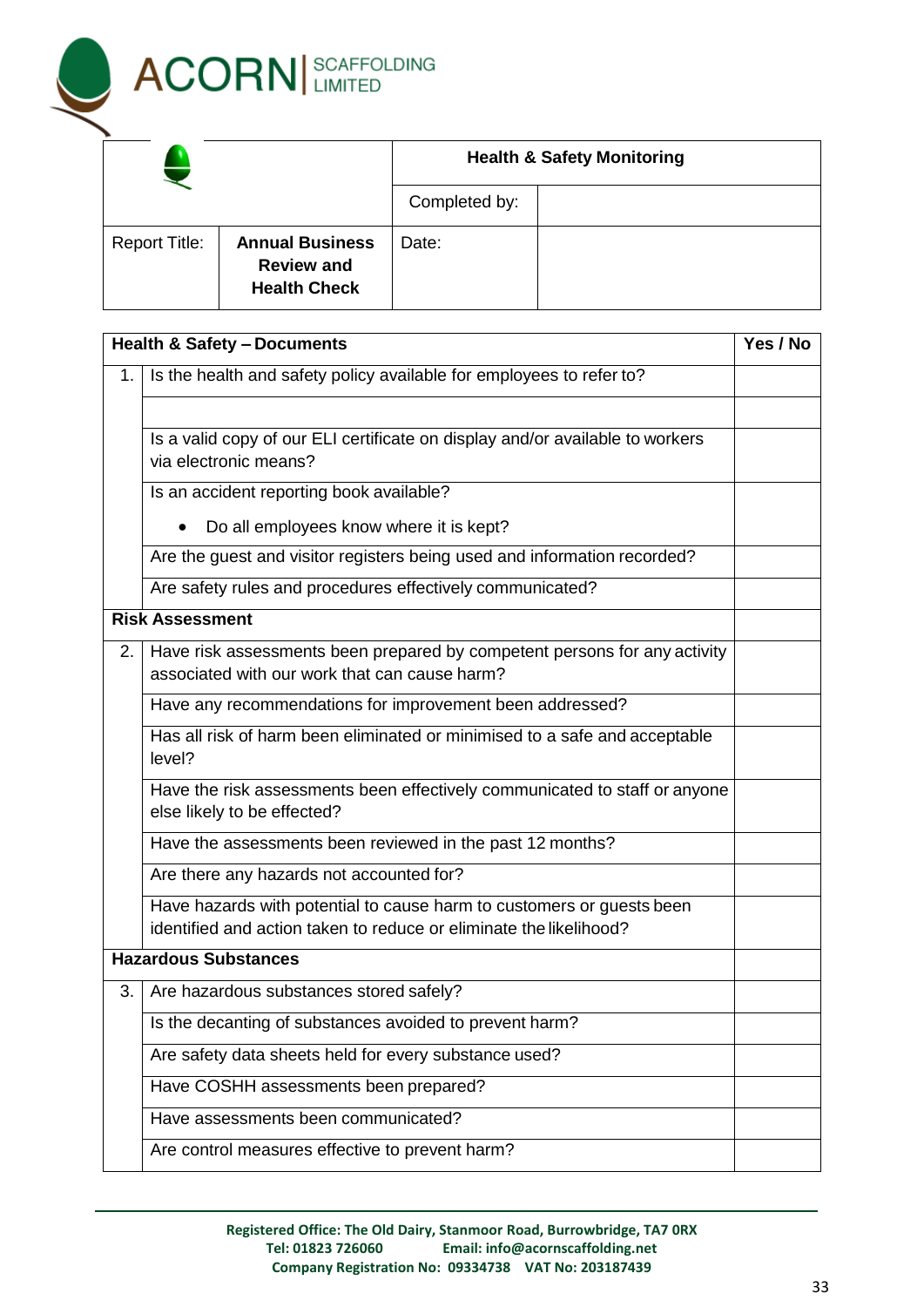![](_page_33_Picture_0.jpeg)

| 4.               | Have training assessments been completed for all employees?                                   |  |  |  |  |
|------------------|-----------------------------------------------------------------------------------------------|--|--|--|--|
|                  | have all employees received the required training to fulfil their job<br>requirements safely? |  |  |  |  |
|                  | are training records maintained?                                                              |  |  |  |  |
|                  | consider:<br>$\bullet$                                                                        |  |  |  |  |
|                  | $\circ$ Manual handling<br>o First aid                                                        |  |  |  |  |
|                  | o Fire marshals<br>Fire safety<br>$\circ$                                                     |  |  |  |  |
|                  | <b>Machinery and Equipment</b>                                                                |  |  |  |  |
| 5.               | Is all machinery and equipment suitable for its intended purpose?                             |  |  |  |  |
|                  | Is all equipment kept in good condition?                                                      |  |  |  |  |
|                  | Is it cleaned regularly?                                                                      |  |  |  |  |
|                  | Is it serviced and maintained?                                                                |  |  |  |  |
|                  | Is it inspected or examined at the correct intervals?                                         |  |  |  |  |
|                  | Are statutory requirements being?                                                             |  |  |  |  |
|                  | Is use of any hazardous equipment restricted to trained users only?                           |  |  |  |  |
|                  | Is damaged or faulty equipment removed from use?                                              |  |  |  |  |
| <b>First Aid</b> |                                                                                               |  |  |  |  |
| 6.               | Do employees know where and how to obtain first aid?                                          |  |  |  |  |
|                  | is the first aid box and equipment suitable for our workplace?                                |  |  |  |  |
|                  | is it well stocked?                                                                           |  |  |  |  |
|                  | <b>Accidents &amp; Incidents</b>                                                              |  |  |  |  |
| 7.               | Have any accidents occurred in the past 12 months? If yes,                                    |  |  |  |  |
|                  | have these been reported and recorded?                                                        |  |  |  |  |
|                  | have they been dealt with appropriately?                                                      |  |  |  |  |
| <b>General</b>   |                                                                                               |  |  |  |  |
| 8.               | Is the standard of housekeeping good?                                                         |  |  |  |  |
|                  | Are staff abiding by our rules and following procedures?                                      |  |  |  |  |
|                  | Is there anything else we can do to make improvements to our workplace?                       |  |  |  |  |
|                  | Have we received any reports where recommendations have been made<br>for improvement?         |  |  |  |  |
|                  | If so have we made appropriate arrangements to address<br>these recommendations?              |  |  |  |  |

**Registered Office: The Old Dairy, Stanmoor Road, Burrowbridge, TA7 0RX Email: info@acornscaffolding.net Company Registration No: 09334738 VAT No: 203187439**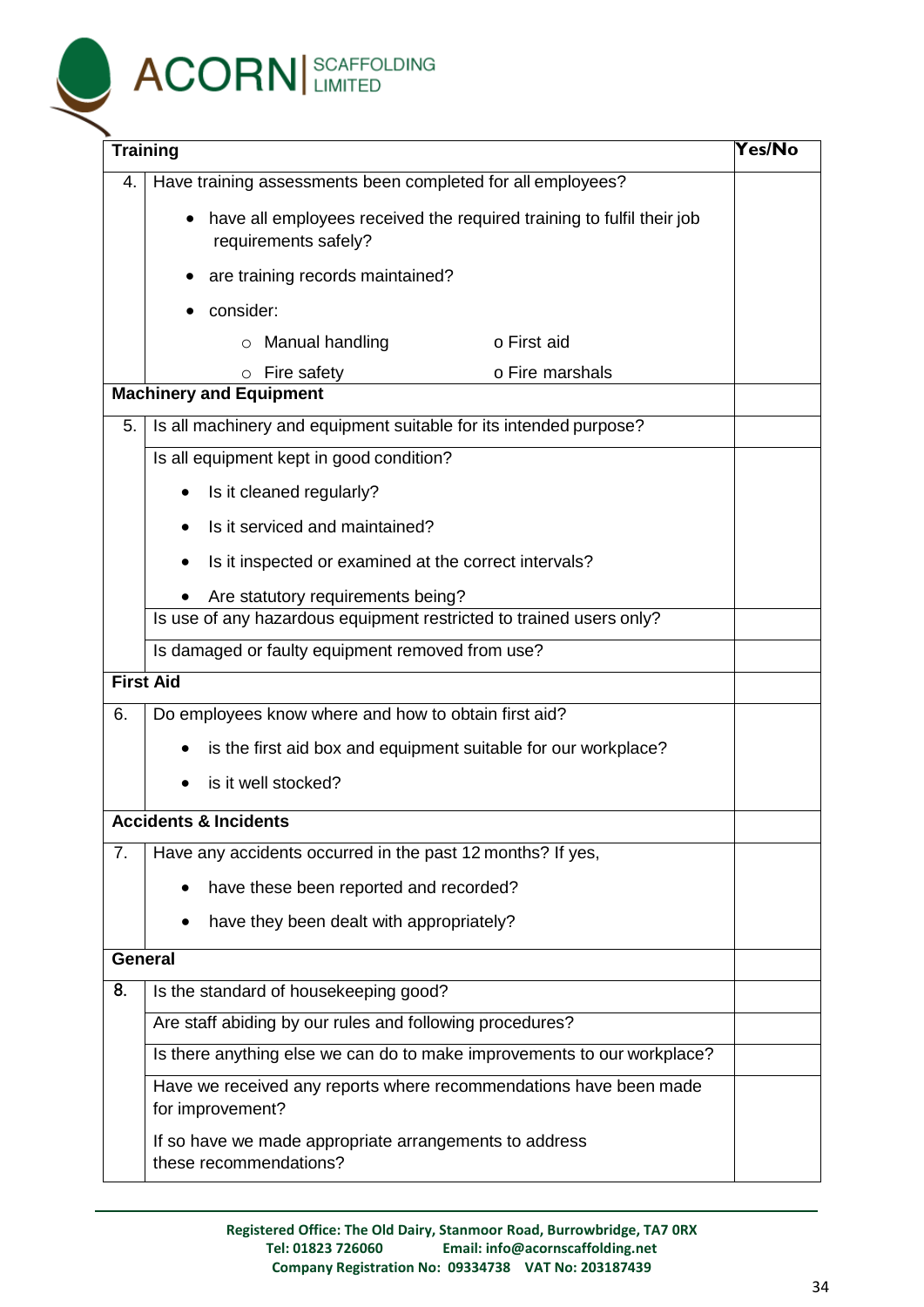![](_page_34_Picture_0.jpeg)

#### **Comments and Action Plan**

| Ser | <b>Comment and Action Required</b> | Priority<br>(high/med/low) | Person<br>Responsible | Date Task<br>Complete |
|-----|------------------------------------|----------------------------|-----------------------|-----------------------|
| 1.  |                                    |                            |                       |                       |
| 2.  |                                    |                            |                       |                       |
| 3.  |                                    |                            |                       |                       |
| 4.  |                                    |                            |                       |                       |
| 5.  |                                    |                            |                       |                       |

| <b>Comments:</b> |  |  |
|------------------|--|--|
|                  |  |  |
|                  |  |  |
|                  |  |  |
|                  |  |  |
|                  |  |  |
|                  |  |  |

| Inspection completed by: |  |  |  |  |
|--------------------------|--|--|--|--|
|                          |  |  |  |  |
| Date:                    |  |  |  |  |
|                          |  |  |  |  |